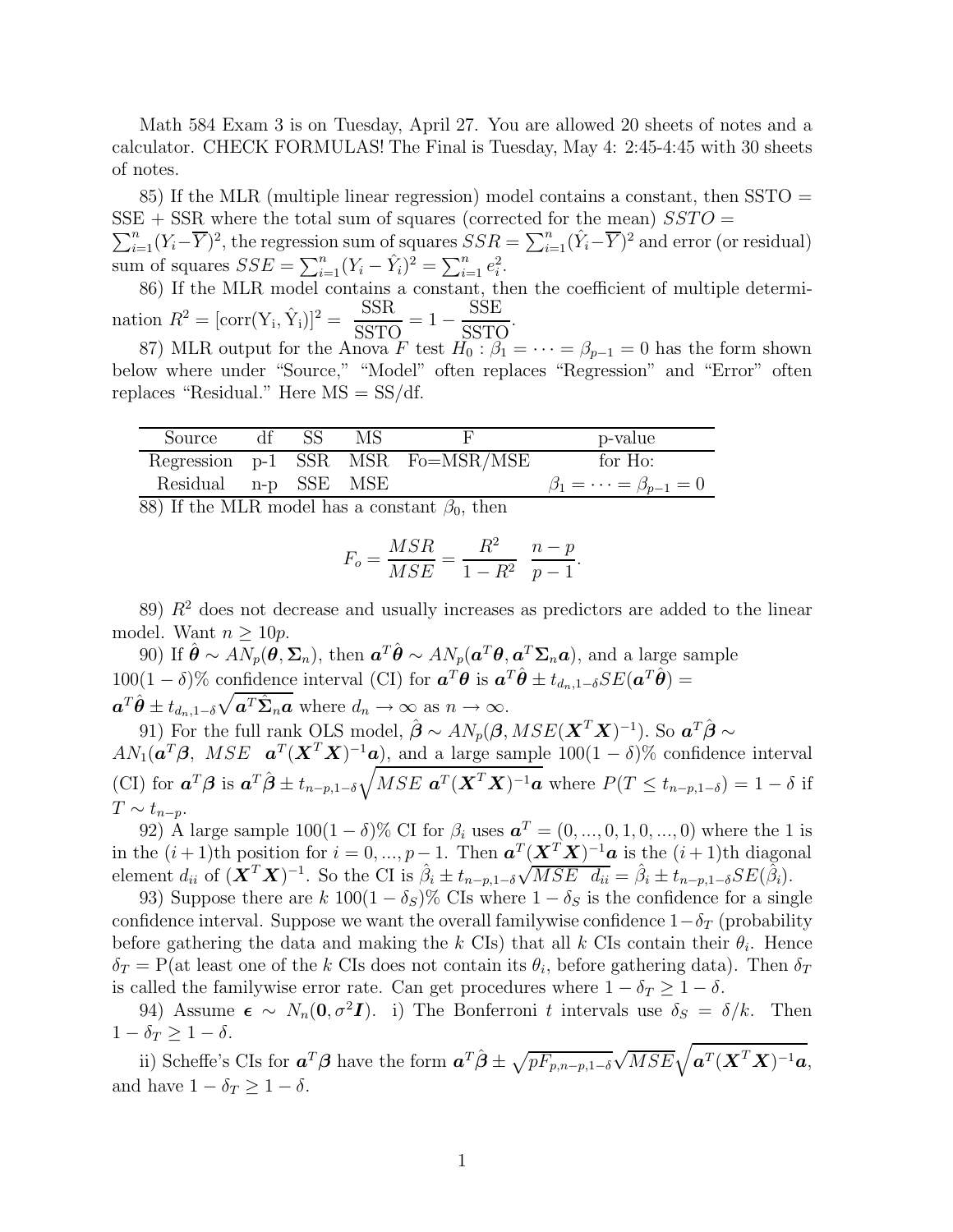95) Scheffe's CIs are longer than the corresponding Bonferroni CIs. Scheffe's CIs allow data snooping: you can decide on the  $a^T\beta$  to use after getting the data. Usually need to decide on the  $a^T\beta$  to use before gathering data for valid inference.

96) If the normality in 94) does not hold, then the large sample familywise confidence  $1 - \delta_{T,n} \to 1 - \delta_T \ge 1 - \delta$  as  $n \to \infty$  for a large class of 0 mean iid error distributions.

97) A large sample  $100(1 - \delta)$ % confidence region for  $\theta$  is a set  $C_n$  such that  $P(\theta \in C_n) \to 1-\delta$  as  $n \to \infty$ . For the full rank OLS model, a large sample  $100(1-\delta)\%$ confidence region for  $\boldsymbol{\beta}$  is  $C_n = {\boldsymbol{\beta} : (\boldsymbol{\beta} - \hat{\boldsymbol{\beta}})^T \mathbf{X}^T \mathbf{X} (\boldsymbol{\beta} - \hat{\boldsymbol{\beta}})} \le MSE \ p \ F_{p,n-p,1-\delta}$  $\{ \boldsymbol{\beta} : D^2_{\boldsymbol{\beta}}(\hat{\boldsymbol{\beta}}, (\boldsymbol{X}^T\boldsymbol{X})^{-1}) \leq MSE \ p \ F_{p,n-p,1-\delta} \},$  a hyperellipsoid for  $\boldsymbol{\beta}$  centered at  $\hat{\boldsymbol{\beta}}$ .

98) For the full rank OLS model  $Y = \mathbf{x}^T \boldsymbol{\beta} + \epsilon$ , a large sample  $100(1 - \delta)$ % CI for  $E(Y) = E(Y|\boldsymbol{x}) = \boldsymbol{x}^T\boldsymbol{\beta} \text{ is } \boldsymbol{x}^T\hat{\boldsymbol{\beta}} \pm t_{n-p,1-\delta}\sqrt{MSE}\sqrt{\boldsymbol{x}^T(\boldsymbol{X}^T\boldsymbol{X})^{-1}\boldsymbol{x}} =$  $\hat{Y} \pm t_{n-p,1-\delta} \sqrt{MSE} \sqrt{h_{\boldsymbol{x}}}$ . Want  $h_{\boldsymbol{x}} \leq \max(h_1, ..., h_n)$ , where  $h_i = \boldsymbol{x}_i^T (\boldsymbol{X}^T \boldsymbol{X})^{-1} \boldsymbol{x}_i$ , to avoid extrapolation.

99) Consider predicting future test value  $Y_f$  given  $x_f$  and training data  $(x_1, Y_1), ..., (x_n, Y_n)$ where  $Y_i = x_i \beta + \epsilon_i$  and  $Y_f = x_f \beta + \epsilon_f$ . For the full rank OLS model,  $\epsilon_1, ..., \epsilon_n, \epsilon_f$  are iid and  $Y_f \perp\!\!\!\perp Y_1, ..., Y_n$ . Hence  $Y_f \perp\!\!\!\perp \hat{Y}_f = \boldsymbol{x}_f^T \hat{\boldsymbol{\beta}}$  since  $\hat{\boldsymbol{\beta}}$  is computed using the training data. Then  $E(\hat{Y}_f - Y_f) = 0$  and  $V(\hat{Y}_f - Y_f) = \sigma^2(1 + h_f)$  where  $h_f = \boldsymbol{x}_f(\boldsymbol{X}^T\boldsymbol{X})^{-1}\boldsymbol{x}_f$  is the leverage of  $x_f$ . Want  $h_f \leq \max(h_1, ..., h_n)$  to avoid extrapolation.

100) A large sample  $100(1 - \delta)$ % prediction interval (PI) has the form  $[\hat{L}_n, \hat{U}_n]$  where  $P(\hat{L}_n \leq Y_f \leq \hat{U}_n) \stackrel{P}{\rightarrow} 1 - \delta$  as the sample size  $n \rightarrow \infty$ . If the highest density region is an interval, then a PI is asymptotically optimal if it has the shortest asymptotic length that gives the desired asymptotic coverage.

101) The length of a large sample CI goes to 0 while the length of a good PI goes to  $U - L$  as  $n \to \infty$ , where  $P(Y_f \in [L, U] | \mathbf{x}_f) \geq 1 - \delta$ .

102) **Know:** Let  $Z_1, ..., Z_n$  be random variables, let  $Z_{(1)}, ..., Z_{(n)}$  be the order statistics, and let c be a positive integer. Compute  $Z_{(c)} - Z_{(1)}, Z_{(c+1)} - Z_{(2)}, ..., Z_{(n)} - Z_{(n-c+1)}$ . Let shorth(c) =  $[Z_{(d)}, Z_{(d+c-1)}] = [\tilde{\xi}_{\delta_1}, \tilde{\xi}_{1-\delta_2}]$  correspond to the interval with the smallest distance.

103) Let  $k_n = \lfloor n(1 - \delta) \rfloor$  where  $\lfloor x \rfloor$  is the smallest integer  $\geq x$ , e.g.,  $\lfloor 7.7 \rfloor = 8$ . Let  $a_n = \left(1 + \frac{15}{n}\right) \sqrt{\frac{n}{n-p}} \sqrt{(1+h_f)}$ . Apply the shorth $(c = k_n)$  estimator to the residuals  $e_1, ..., e_n$ : shorth $(c) = [e_{(d)}, e_{(d+c-1)}] = [\tilde{\xi}_{\delta_1}, \tilde{\xi}_{1-\delta_2}]$ . Then a large sample 100  $(1-\delta)\%$  PI for  $Y_f$  is

$$
[\hat{Y}_f + a_n \tilde{\xi}_{\delta_1}, \hat{Y}_f + a_n \tilde{\xi}_{1-\delta_2}].
$$

For the full rank OLS model, this PI is asymptotically optimal if the  $x_i$  are bounded in probability and the iid  $\epsilon_i$  come from a large class of zero mean unimodal distributions.

104) For the full rank OLS model, the 100  $(1 - \delta)$ % classical PI for  $Y_f$  is

$$
\hat{Y}_f \pm t_{n-p,1-\delta/2} \sqrt{MSE\ (1+h_f)}
$$

where  $P(T \leq t_{n-p,\delta}) = \delta$  if T has a t distribution with  $n-p$  degrees of freedom. Asymptotically, this PI estimates  $[E(Y_f | x_f) - \sigma Z_{1-\delta/2}, E(Y_f | x_f) + \sigma Z_{1-\delta/2}]$ , the interval between two quantiles of a  $N(E(Y_f | \boldsymbol{x}_f), \sigma^2)$  distribution where  $P(Z \le Z_\alpha) = \alpha$  if  $Z \sim$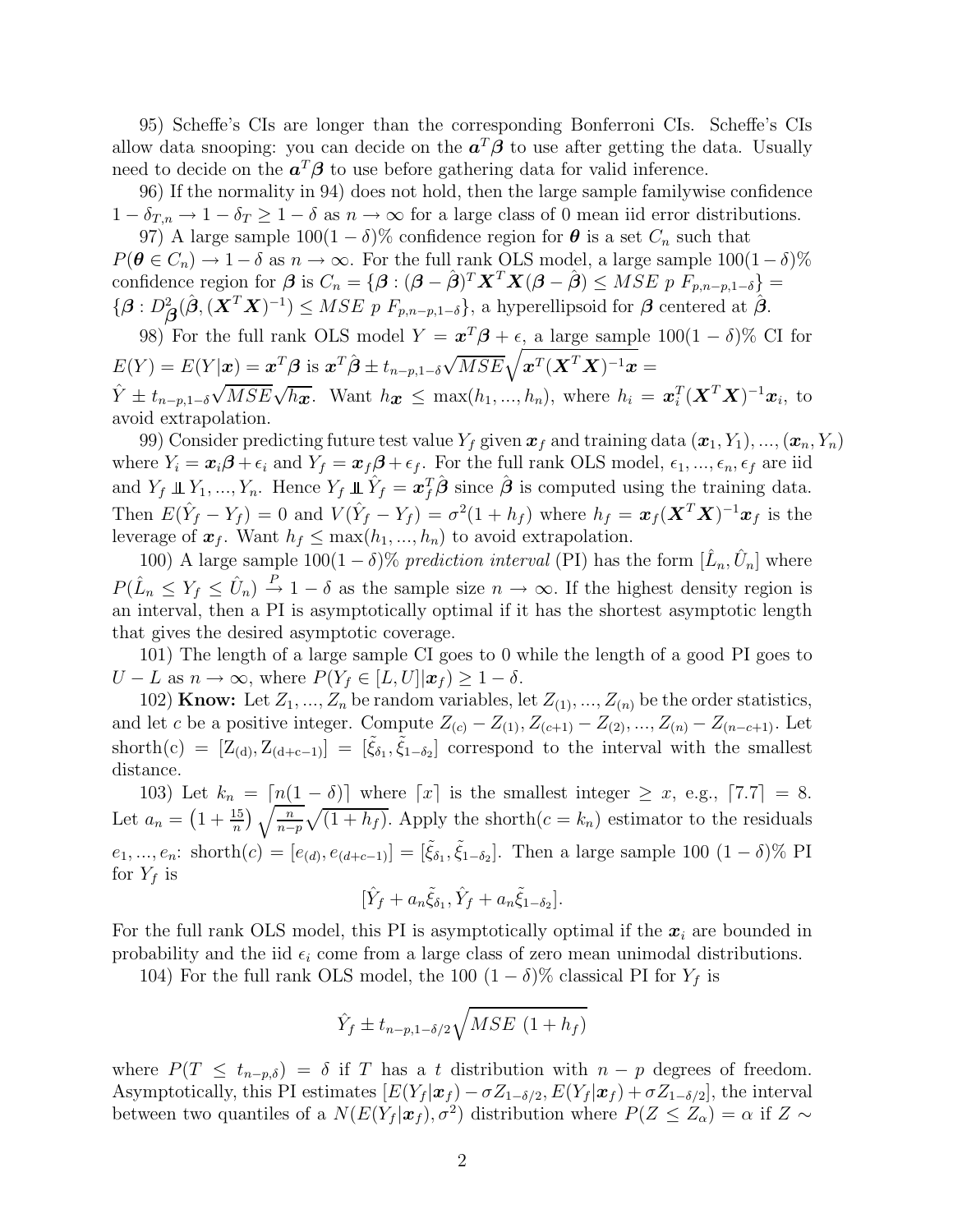$N(0, 1)$ . This PI may not perform well if the  $\epsilon_i$  are not iid  $N(0, \sigma^2)$  since the normal quantiles are not the correct quantiles for other error distributions.

105) One of the best ways to check the linear model is to make a **residual plot** of Y versus e and a response plot of  $\tilde{Y}$  versus Y with the identity line that has unit slope and zero intercept added as a visual aid. For multiple linear regression (MLR), assume the zero mean errors are iid from a unimodal distribution that is not highly skewed. If the iid constant variance MLR model is useful, then i) the plotted points in the response plot should scatter about the identity line with no other pattern, and ii) the plotted points in the residual plot should scatter about the  $e = 0$  line with no other pattern. If either i) or ii) is violated, then the iid constant variance MLR model is not sustained. In other words, if the plotted points in the residual plot show some type of dependency, eg increasing variance or a curved pattern, then the MLR model may be inadequate.

106) Omitting important predictors, known as underfitting, can be a serious problem. Then for the multiple linear regression model,  $\beta$  tends to be a biased estimator of  $\beta$ , and leaving out important predictors could destroy the linearity of the model and could result in a model that has a nonconstant variance function. Let

$$
\boldsymbol{x} = \left(\begin{array}{c} \boldsymbol{x}_1 \\ x_{p-1} \end{array}\right) \text{ and } \boldsymbol{\beta} = \left(\begin{array}{c} \boldsymbol{\beta}_1 \\ \beta_{p-1} \end{array}\right),
$$

assume that  $Y = x^T \beta + \epsilon$  is a good OLS model. Hence  $E(Y|x) = \beta^T x = \beta^T x_1 + \epsilon^T x_2$  $\beta_{p-1}x_{p-1}$  and  $V(Y|\boldsymbol{x}) = \sigma^2$ . If  $x_{p-1}$  is omitted from the model, then  $E(Y|\boldsymbol{x}_1) = \boldsymbol{\beta}_1^T\boldsymbol{x}_1 + \boldsymbol{\beta}_2^T\boldsymbol{x}_2 + \boldsymbol{\beta}_3^T\boldsymbol{x}_3$  $\beta_{p-1}E(x_{p-1}|\mathbf{x}_1)$  and  $V(Y|\mathbf{x}_1) = \sigma^2 + \beta_{p-1}^2V(Y|\mathbf{x}_1)$ . Note that linearity is destroyed if  $E(x_{p-1}|\mathbf{x}_1)$  is nonlinear and the model has a nonconstant variance function if  $V(Y|\mathbf{x}_1)$ is not constant and so depends on  $x_1$ . On the other hand, if  $E(x_{p-1}|\mathbf{x}_1) = \boldsymbol{\theta}^T \mathbf{x}_1$  and  $V(x_{p-1}|\boldsymbol{x}_1) = \tau^2$ , then  $E(Y|\boldsymbol{x}_1) = \boldsymbol{\eta}^T \boldsymbol{x}_1$  is linear and  $V(Y|\boldsymbol{x}_1) = \sigma^2 + \beta_{p-1}^2 \tau^2 = \gamma^2$  is constant, where  $\boldsymbol{\eta} = \boldsymbol{\beta}_1 + \beta_{p-1}\boldsymbol{\theta}$ .

107) Suppose  $x_1 = 1$  and  $(Y, x_2, ..., x_{p-1})^T = (Y, \mathbf{w}^T)^T \sim$ 

$$
N_p\left(\begin{array}{c} \left(\begin{array}{c} \mu_Y \\ \mu_{\bm{w}} \end{array}\right), \begin{array}{c} \left(\begin{array}{cc} \sigma_Y^2 & \Sigma_{Y,\bm{w}} \\ \Sigma_{\bm{w},Y} & \Sigma_{\bm{w}} \end{array}\right) \end{array}\right).
$$

Then  $Y | x_{i1}, ..., x_{ik}$  follows a linear model with constant variance:  $Y_i = \beta_{0k} + \beta_{1k}x_{i1} + \cdots$  $\beta_{kk} x_{ik} + \epsilon_{ik}$  where  $V(\epsilon_{ik}) = \sigma_k^2$ . Models with lower  $\sigma_k^2$  are better.

108) Can also get linear models with underfitting if the columns of  $X$  are orthogonal: predictors can be omitted without changing the  $\beta_i$  of the predictors that are in the model.

109) Having too many predictors, known as overfitting, is much less serious than omitting important predictors. The  $\hat{\beta}_i$  for unneeded  $x_i$  tend to have  $\hat{\beta}_i \stackrel{P}{\rightarrow} 0$ . Suppose  $Y = X_1\beta_1 + \epsilon$  is the appropriate OLS model where  $X_1$  is an  $n \times k$  matrix,  $X = (X_1, X_2)$ is  $n \times p$ , and

$$
\boldsymbol{\beta}=\left(\begin{array}{c}\boldsymbol{\beta}_1\\\boldsymbol{\beta}_2\end{array}\right)=\left(\begin{array}{c}\boldsymbol{\beta}_1\\ \mathbf{0}\end{array}\right)
$$

since  $\beta_2 = 0$ . Consider overfitting by fitting the OLS model using X instead of  $X_1$ . Then large sample inference is correct using  $X$ , but not as precise as the model that omits predictors with  $\beta_i = 0$  (the model that uses  $\mathbf{X}_1$ ). For the overfitted model,  $R^2$  is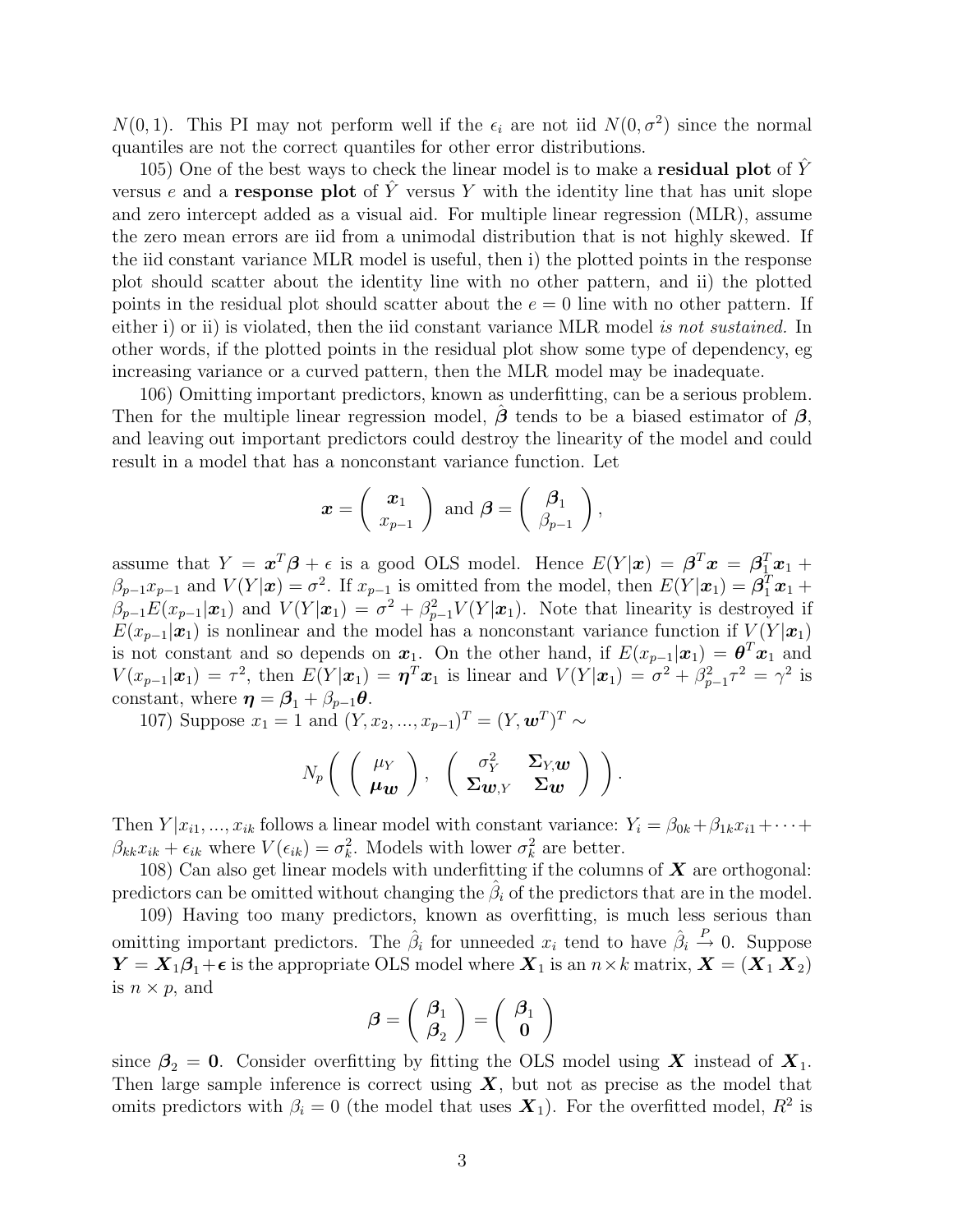too high, and CIs for  $\beta_i$  are longer using X than using  $X_1$  for  $i = 1, ..., k$ . Also want  $n \ge 10p$  for the overfitted model and  $n \ge 10k$  for the model using  $\mathbf{X}_1$ .

110) If  $Y = X\beta + \epsilon$  with  $E(\epsilon) = 0$  but  $Cov(\epsilon) = \sigma^2 V$  instead of  $\sigma^2 I$ , then under regularity conditions  $\hat{\boldsymbol{\beta}} \stackrel{P}{\rightarrow} \boldsymbol{\beta}$ , but typically i) Cov $(\hat{\boldsymbol{\beta}}) \neq \sigma^2(\boldsymbol{X}^T\boldsymbol{X})^{-1}$  and ii)  $E(MSE) \neq$  $\sigma^2$ . GLS can be used if V is known. A sandwich estimator can also be used to get a consistent estimator of  $Cov(\boldsymbol{\beta})$ .

111) Outliers can often be found using the response and residual plots. The OLS fitted values (so identity line) will often go right through a cluster of gross outliers. Look for a gap separating the outliers from the bulk of the data. Fit OLS to the bulk of the data producing OLS estimator b. Then make the response and residual plots for all of the data using  $\hat{Y} = x^T b$ . If the identity line still goes through the far away cluster, then it may be a cluster of "good leverage cases," otherwise the cases are likely outliers. Robust estimators attempt to automatically fit the bulk of the data well.

112) For variable selection, the model  $Y = x^T \beta + \epsilon$  that uses all of the predictors is called the *full model*. A model  $Y = \mathbf{x}_I^T \mathbf{\beta}_I + \epsilon$  that only uses a subset  $\mathbf{x}_I$  of the predictors is called a *submodel*. The full model is always a submodel.

113) Let  $I_{min}$  correspond to the submodel with the smallest  $C_p$ . Find the submodel If with the fewest number of predictors such that  $C_p(I_I) \leq C_p(I_{min}) + 1$ . Then If is the initial submodel that should be examined. It is possible that  $I_I = I_{min}$  or that  $I_I$  is the full model. Models I with fewer predictors than  $I_I$  such that  $C_p(I) \leq C_p(I_{min}) + 4$ are interesting and should also be examined. Models  $I$  with  $k$  predictors, including a constant, and with fewer predictors than  $I_I$  such that  $C_p(I_{min}) + 4 < C_p(I) \le \min(2k, p)$ should be checked. Be able to find model  $I_I$  from computer output.

114) **Forward selection** Step 1)  $k = 1$ : Start with a constant  $w_1 = x_1$ . Step 2)  $k = 2$ : Compute  $C_p$  for all models with  $k=2$  containing a constant and a single predictor  $x_i$ . Keep the predictor  $w_2 = x_j$ , say, that minimizes  $C_p$ .

Step 3)  $k = 3$ : Fit all models with  $k = 3$  that contain  $w_1$  and  $w_2$ . Keep the predictor  $w_3$ that minimizes  $C_p$ . ...

Step j)  $k = j$ : Fit all models with  $k = j$  that contains  $w_1, w_2, ..., w_{j-1}$ . Keep the predictor  $w_i$  that minimizes  $C_p$ ...

Step p): Fit the full model.

**Backward elimination:** All models contain a constant  $=u_1$ . Step 0)  $k = p$ : Start with the full model that contains  $x_1, ..., x_p$ . We will also say that the full model contains  $u_1, ..., u_p$  where  $u_1 = x_1$  but  $u_i$  need not equal  $x_i$  for  $i > 1$ .

Step 1)  $k = p - 1$ : Fit each model with  $k = p - 1$  predictors including a constant. Delete the predictor  $u_p$ , say, that corresponds to the model with the smallest  $C_p$ . Keep  $u_1, \ldots, u_{p-1}.$ 

Step 2)  $k = p - 2$ : Fit each model with  $p - 2$  predictors including a constant. Delete the predictor  $u_{p-1}$  corresponding to the smallest  $C_p$ . Keep  $u_1, ..., u_{p-2}$ . ...

Step j)  $k = p - j$ : fit each model with  $p - j$  predictors including a constant. Delete the predictor  $u_{p-j+1}$  corresponding to the smallest  $C_p$ . Keep  $u_1, ..., u_{p-j}$ . ...

Step  $p-2$ )  $k = 2$ . The current model contains  $u_1, u_2$  and  $u_3$ . Fit the model  $u_1, u_2$  and the model  $u_1, u_3$ . Assume that model  $u_1, u_2$  minimizes  $C_p$ . Then delete  $u_3$  and keep  $u_1$ and  $u_2$ .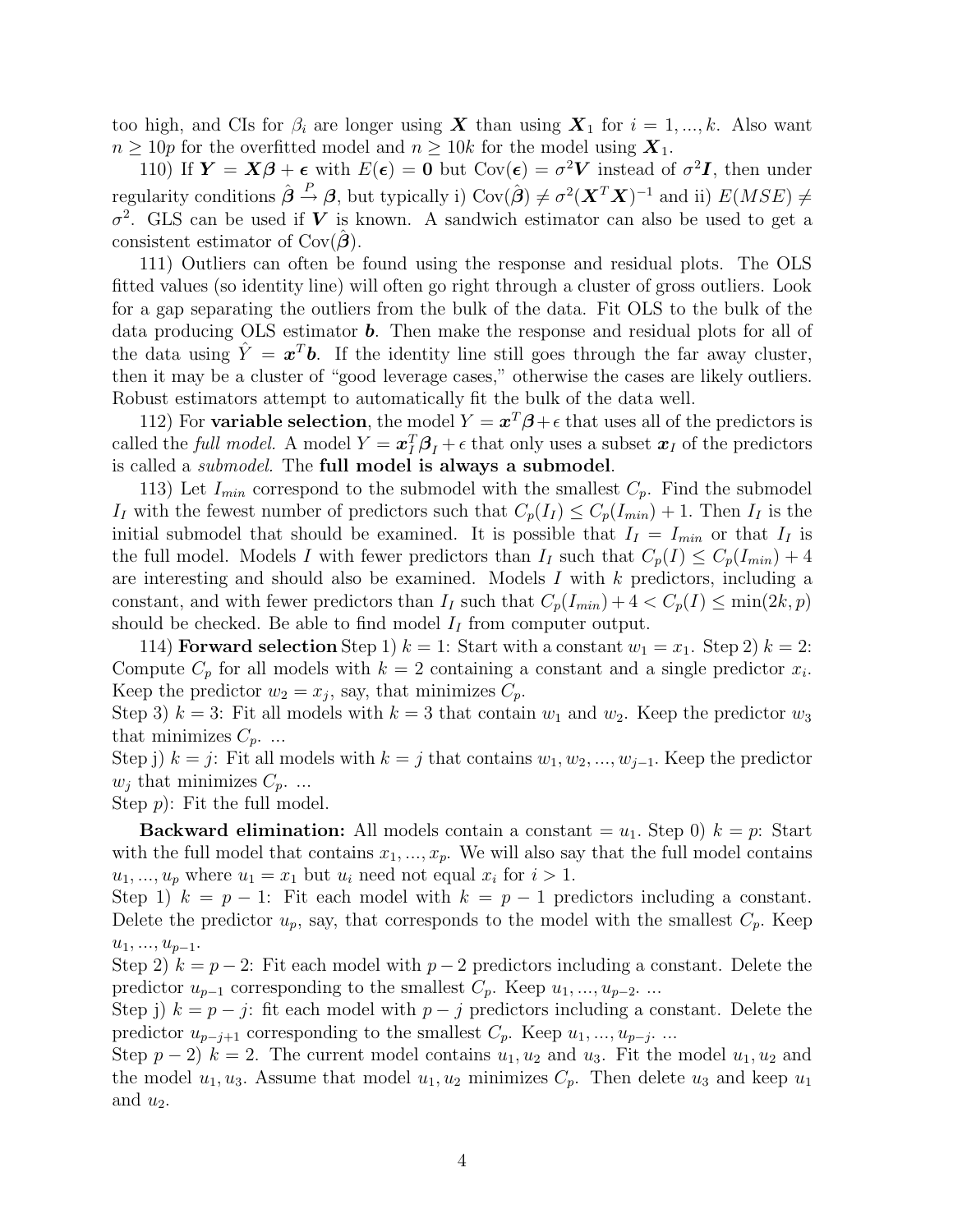115) Can do all subsets variable selection for up to about 30 predictors. Criterion other than  $C_p$ , such as MSE(I) or  $\overline{R}^2(I) = 1 - [1 - R^2(I)] \frac{n}{n-k}$  where model I contains k predictors, including a constant (adjusted  $R^2$ ), can be used.  $C_p$  needs a good full model with  $n \geq 10p$  or  $5p$ .

116) Collinearity occurs when at least one column of  $\mathbf{X} = [\mathbf{v}_0, \mathbf{v}_1, ..., \mathbf{v}_{p-1}]$  is highly correlated with a linear combination of the other columns. Regress  $v_j$  on  $v_0, v_1, ..., v_{j-1}$ ,  $\mathbf{v}_{j+1},...,\mathbf{v}_{p-1}$ . Let  $R_j^2$  be the coefficient of determination (squared multiple correlation coefficient) from the regression. The variance inflation factor  $VIF_j = \frac{1}{1 - V}$  $1 - R_j^2$ . Let  $d_{jj}$ be given in 92). Then

$$
SE(\hat{\beta}_j) = \sqrt{MSE} \ d_{jj} = \frac{\sqrt{MSE}\sqrt{VIF_j}}{SD(\mathbf{v}_j)\sqrt{n-1}}
$$

where  $SD(\mathbf{v}_i)$  is the sample standard deviation of the *n* elements of  $\mathbf{v}_i$ . Collinearity does not affect prediction much, provided that the software does not fail because  $X^T X$ is nearly singular.

117) The *i*th residual  $e_i = \epsilon_i + N_i$  where  $N_i = \boldsymbol{x}_i^T(\boldsymbol{\beta} - \hat{\boldsymbol{\beta}}) \sim AN_1(0, MSE \ h_i) \stackrel{P}{\rightarrow} 0$  if  $\max(h_1, ..., h_n) \to 0$  as  $n \to \infty$ .

118) In experimental design models or design of experiments (DOE), the entries of **X** are coded, often as  $-1, 0$  or 1. Often **X** is not a full rank matrix.

119) Some DOE models have one  $Y_i$  per  $x_i$  and lots of  $x_i$ 's. Then the response and residual plots are used like those for MLR.

120) Some DOE models have  $n_i Y_i$ 's per  $\mathbf{x}_i$ , and only a few distinct values of  $\mathbf{x}_i$ . Then the response and residual plots no longer look like those for MLR.

121) A dot plot of  $Z_1, ..., Z_m$  consists of an axis and m points each corresponding to the value of  $Z_i$ .

122) Let  $f_Z(z)$  be the pdf of Z. Then the family of pdfs  $f_Y(y) = f_Z(y-\mu)$  indexed by the location parameter  $\mu$ ,  $-\infty < \mu < \infty$ , is the location family for the random variable  $Y = \mu + Z$  with standard pdf  $f_Z(y)$ . A one way fixed effects ANOVA model has a single qualitative predictor variable W with p categories  $a_1, ..., a_p$ . There are p different distributions for  $Y$ , one for each category  $a_i$ . The distribution of

$$
Y|(W=a_i) \sim f_Z(y-\mu_i)
$$

where the location family has second moments. Hence all  $p$  distributions come from the same location family with different location parameter  $\mu_i$  and the same variance  $\sigma^2$ . The one way fixed effects normal ANOVA model is the special case where  $Y | (W = a_i) \sim$  $N(\mu_i, \sigma^2)$ .

123) The response plot is a plot of  $\hat{Y}$  versus Y. For the one way Anova model, the response plot is a plot of  $\hat{Y}_{ij} = \hat{\mu}_i$  versus  $Y_{ij}$ . Often the identity line with unit slope and zero intercept is added as a visual aid. Vertical deviations from the identity line are the residuals  $e_{ij} = Y_{ij} - \hat{Y}_{ij} = Y_{ij} - \hat{\mu}_i$ . The plot will consist of p dot plots that scatter about the identity line with similar shape and spread if the fixed effects one way ANOVA model is appropriate. The *i*th dot plot is a dot plot of  $Y_{i,1},..., Y_{i,n_i}$ . Assume that each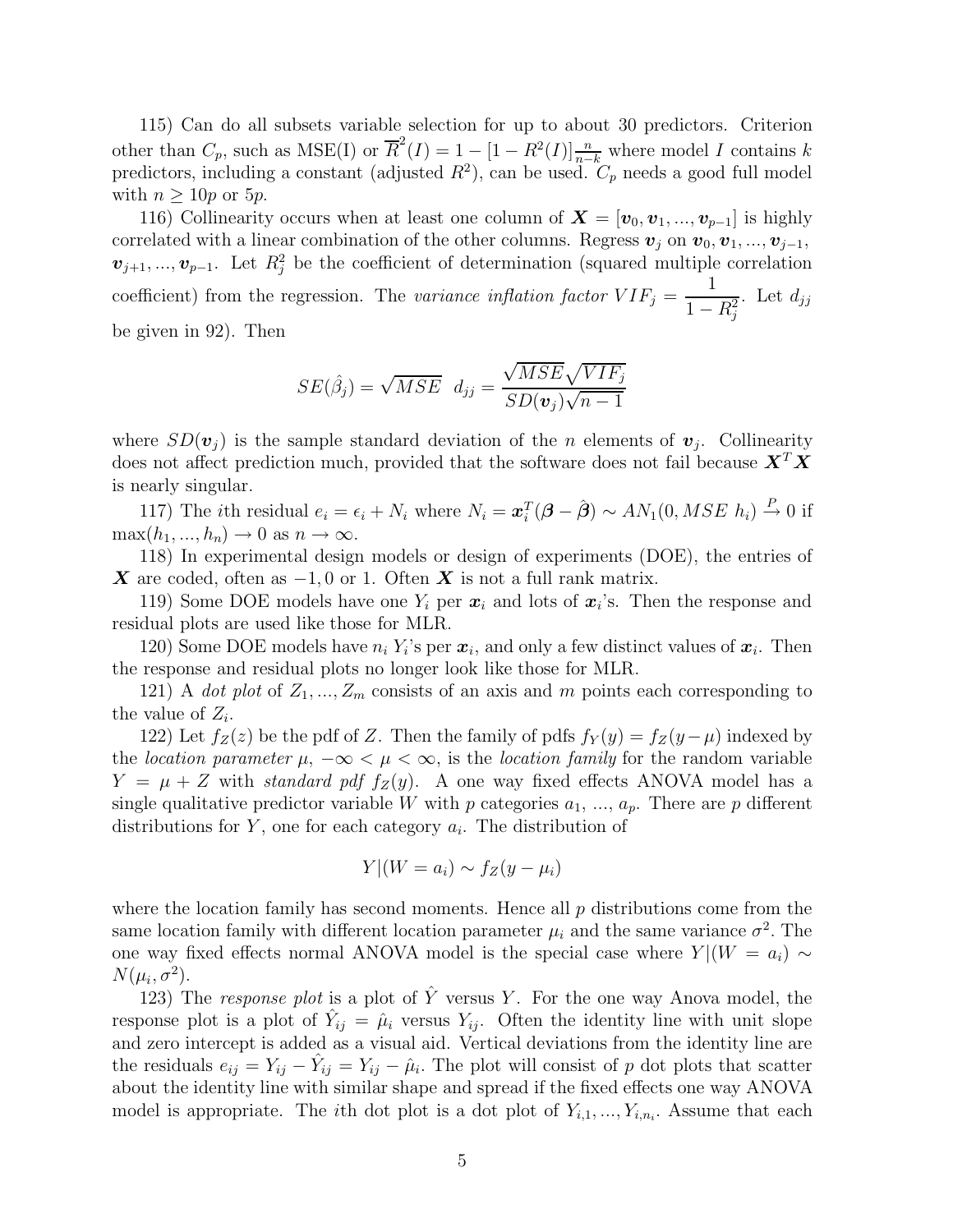$n_i \geq 10$ . If the response plot looks like the residual plot, then a horizontal line fits the p dot plots about as well as the identity line, and there is not much difference in the  $\mu_i$ . If the identity line is clearly superior to any horizontal line, then at least some of the means differ.

The *residual plot* is a plot of  $\hat{Y}$  versus e where the residual  $e = Y - \hat{Y}$ . The plot will consist of p dot plots that scatter about the  $e = 0$  line with similar shape and spread if the fixed effects one way ANOVA model is appropriate. The ith dot plot is a dot plot of  $e_{i,1},...,e_{i,n_i}$ . Assume that each  $n_i \geq 10$ . Under the assumption that the  $Y_{ij}$  are from the same location scale family with different parameters  $\mu_i$ , each of the p dot plots should have roughly the same shape and spread. This assumption is easier to judge with the residual plot than with the response plot.

124) Rule of thumb: Let  $R_i$  be the range of the *i*th dot plot =  $\max(Y_{i1},...,Y_{i,n_i})$  –  $\min(Y_{i1},...,Y_{i,n_i})$ . If the  $n_i \approx n/p$  and if  $\max(R_1,...,R_p) \leq 2 \min(R_1,...,R_p)$ , then the one way ANOVA F test results will be approximately correct if the response and residual plots suggest that the remaining one way ANOVA model assumptions are reasonable.

125) Let  $Y_{i0} = \sum_{j=1}^{n_i} Y_{ij}$  and let

$$
\hat{\mu}_i = \overline{Y}_{i0} = Y_{i0}/n_i = \frac{1}{n_i} \sum_{j=1}^{n_i} Y_{ij}.
$$

Hence the "dot notation" means sum over the subscript corresponding to the 0, eg  $j$ . Similarly,  $Y_{00} = \sum_{i=1}^{p} \sum_{j=1}^{n_i} Y_{ij}$  is the sum of all of the  $Y_{ij}$ . Be able to find  $\hat{\mu}_i$  from data.

126) The cell means model for the fixed effects one way Anova is  $Y_{ij} = \mu_i + \epsilon_{ij}$ where  $Y_{ij}$  is the value of the response variable for the j<sup>th</sup> trial of the *i*th factor level for  $i = 1, ..., p$  and  $j = 1, ..., n_i$ . The  $\mu_i$  are the unknown means and  $E(Y_{ij}) = \mu_i$ . The  $\epsilon_{ij}$  are iid from the location family with pdf  $f_Z(z)$ , zero mean and unknown variance  $\sigma^2 = V(Y_{ij}) = V(\epsilon_{ij}).$  For the normal cell means model, the  $\epsilon_{ij}$  are iid  $N(0, \sigma^2)$ . The estimator  $\hat{\mu}_i = \overline{Y}_{i0} = \sum_{j=1}^{n_i} Y_{ij}/n_i = \hat{Y}_{ij}$ . The *i*th residual is  $e_{ij} = Y_{ij} - \overline{Y}_{i0}$ , and  $\overline{Y}_{00}$  is the sample mean of all of the  $Y_{ij}$  and  $n = \sum_{i=1}^p n_i$ . The total sum of squares SSTO =  $\sum_{i=1}^p \sum_{i=1}^{n_i} (Y_{ij} - \overline{Y}_{00})^2$ , the treatment sum of squares SSTR =  $\sum_{i=1}^p n_i (\overline{Y}_{i0} - \overline{Y}_{00})^2$ , and  $\sum_{i=1}^{p} \sum_{j=1}^{n_i} (Y_{ij} - \overline{Y}_{00})^2$ , the treatment sum of squares  $SSTR = \sum_{i=1}^{p} n_i (\overline{Y}_{i0} - \overline{Y}_{00})^2$ , and the error sum of squares  $SSE = RSS = \sum_{i=1}^{p} \sum_{j=1}^{n_i} (Y_{ij} - \overline{Y}_{i0})^2$ . The MSE is an estimator of  $\sigma^2$ . The Anova table is the same as that for multiple linear regression, except that SSTR replaces the regression sum of squares and that SSTO, SSTR and SSE have  $n-1$ ,  $p-1$  and  $n-p$  degrees of freedom.

Summary Analysis of Variance Table

| Source | df. |         | MS-         |                                     | p-value                  |
|--------|-----|---------|-------------|-------------------------------------|--------------------------|
|        |     |         |             | Treatment p-1 SSTR MSTR Fo=MSTR/MSE | for Ho:                  |
| Error  |     | n-p SSE | ${\rm MSE}$ |                                     | $\mu_1 = \cdots = \mu_n$ |

<sup>127)</sup> Shown is a one way ANOVA table given in symbols. Sometimes "Treatment" is replaced by "Between treatments," "Between Groups," "Model," "Factor" or "Groups." Sometimes "Error" is replaced by "Residual," or "Within Groups." Sometimes "p-value" is replaced by "P", " $Pr(> F)$ " or "PR > F." SSE is often replaced by RSS = residual sum of squares.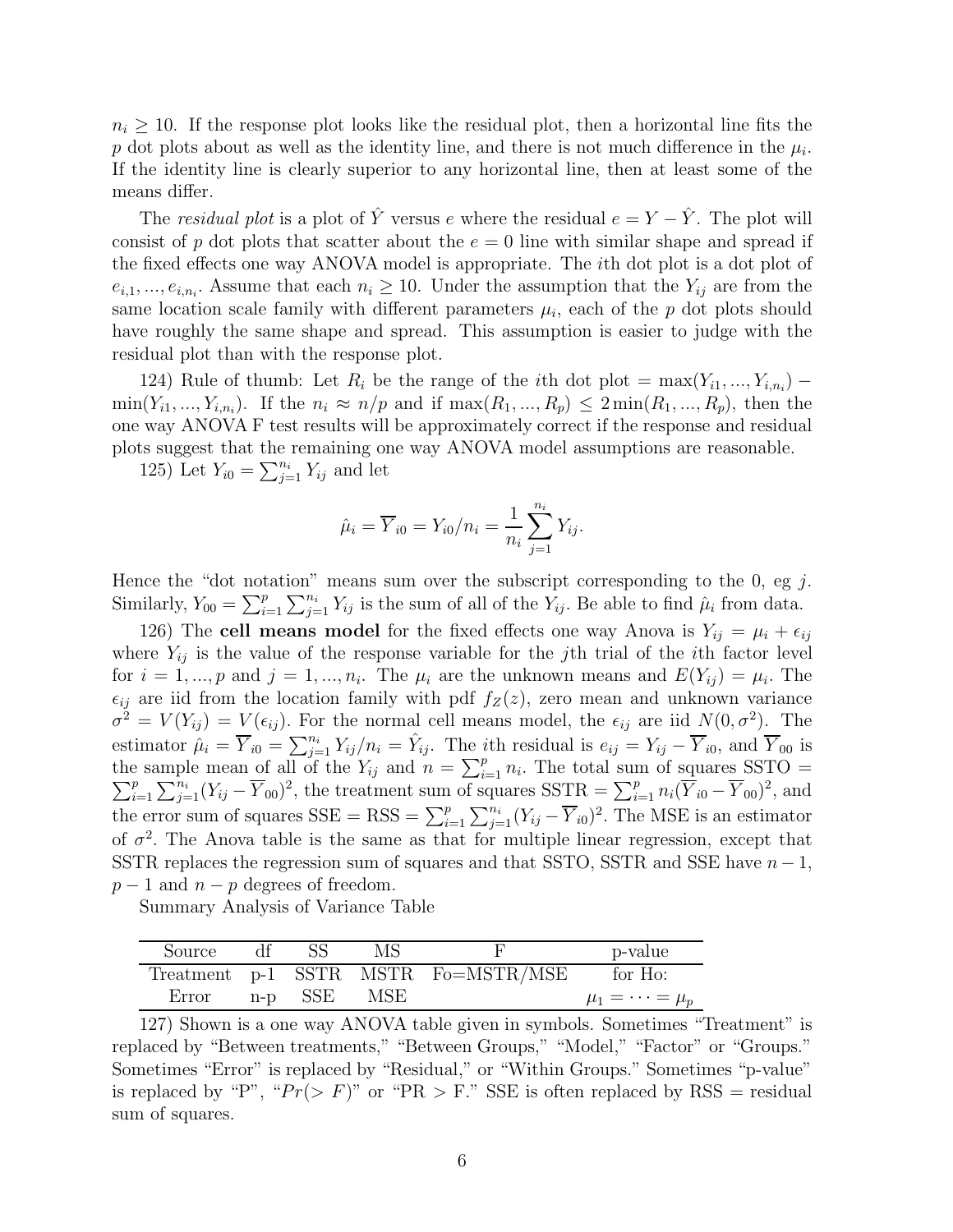128) In matrix form, the cell means model is the linear model without an intercept (although  $1 \in C(\boldsymbol{X})$ ), where  $\boldsymbol{\mu} = \boldsymbol{\beta} = (\mu_1, ..., \mu_p)^T$ , and  $\boldsymbol{Y} = \boldsymbol{X}\boldsymbol{\mu} + \boldsymbol{\epsilon} =$ 

| $Y_{11}$    | 1        | 0 | 0 | $\ddots$ |   |                    | $\epsilon_{11}$    |
|-------------|----------|---|---|----------|---|--------------------|--------------------|
|             |          |   |   |          |   |                    |                    |
| $Y_{1,n_1}$ |          |   |   |          | 0 |                    | $\epsilon_{1,n_1}$ |
| $Y_{21}$    | 0        | 1 | U | .        | U | $\mu_1$            | $\epsilon_{21}$    |
|             |          |   |   |          |   | $\mu_2$            |                    |
| $Y_{2,n_2}$ | 0        |   |   | $\cdots$ | O | $^{+}$<br>$\vdots$ | $\epsilon_{2,n_2}$ |
|             |          |   |   |          |   | $\mu_p$            |                    |
| $Y_{p,1}$   | $\theta$ | O | U |          |   |                    | $\epsilon_{p,1}$   |
|             |          |   |   |          |   |                    |                    |
| $Y_{p,n_p}$ |          |   |   |          |   |                    | $\epsilon_{p,n_p}$ |

129) For the cell means model,  $\mathbf{X}^T \mathbf{X} = diag(n_1, ..., n_p), (\mathbf{X}^T \mathbf{X})^{-1} = diag(1/n_1, ..., 1/n_p),$ and  ${\bm X}^T {\bm Y} = (Y_{10},...,Y_{p0})^T$ . So  $\hat{\bm \beta} = \hat{\bm \mu} = ({\bm X}^T {\bm X})^{-1} {\bm X}^T {\bm Y} = (\overline{Y}_{10},...,\overline{Y}_{p0})^T$ . Then  $\hat{Y} = \underline{X}(X^T X)^{-1} X^T Y = X \hat{\mu}$ , and  $\hat{Y}_{ij} = \overline{Y}_{i0}$ . Hence the *ij*th residual  $e_{ij} = Y_{ij} - \hat{Y}_{ij} = \overline{Y}_{i0}$  $Y_{ij} - Y_{i0}$  for  $i = 1, ..., p$  and  $j = 1, ..., n_i$ .

130) In the response plot, the dot plot for the jth treatment crosses the identity line at  $\overline{Y}_{i0}$ .

131) For the one way anova F test has hypotheses  $H_0 : \mu_1 = \cdots = \mu_p$  and  $H_A : notH_0$ (not all of the p population means are equal). The one way Anova table for this test is given above 127). Let  $RSS = SSE$ . The test statistic

$$
F = \frac{MSTR}{MSE} = \frac{[RSS(H) - RSS]/(p-1)}{MSE} \sim F_{p-1, n-p}
$$

if the  $\epsilon_{ij}$  are iid  $N(0, \sigma^2)$ . If  $H_0$  is true, then  $Y_{ij} = \mu + \epsilon_{ij}$  and  $\hat{\mu} = \overline{Y}_{00}$ . Hence  $RSS(H) =$  $SSTO = \sum_{i=1}^{p} \sum_{j=1}^{n_i} (Y_{ij} - \overline{Y}_{00})^2$ . Since  $SSTO = SSE + SSTR$ , the quantity  $SSTR =$  $RSS(H) - RSS$ , and  $MSTR = SSTR/(p-1)$ .

132) The one way Anova F test is a large sample test if the  $\epsilon_{ij}$  are iid with mean 0 and variance  $\sigma^2$ . Then the  $Y_{ij}$  come from the same location family with the same variance  $\sigma_i^2 = \sigma^2$  and different mean  $\mu_i$  for  $i = 1, ..., p$ . Thus the p treatments (groups, populations) have the same variance  $\sigma_i^2 = \sigma^2$ . The  $V(\epsilon_{ij}) \equiv \sigma^2$  assumption (which implies that  $\sigma_i^2 = \sigma^2$  for  $i = 1, ..., p$ ) is a much stronger assumption for the one way Anova model than for MLR, but the test has some resistance to the assumption that  $\sigma_i^2 = \sigma^2$  by 124).

133) Other design matrices  $\boldsymbol{X}$  can be used for the full model. One design matrix adds a column of ones to the cell means design matrix. This model is no longer a full rank model.

134) A full rank one way Anova model with an intercept adds a constant but deletes the last column of the X for the cell means model. Then  $Y = X\beta + \epsilon$  where Y and  $\epsilon$  are as in the cell means model. Then  $\boldsymbol{\beta} = (\beta_0, \beta_1, ..., \beta_{p-1})^T = (\mu_p, \mu_1 - \mu_p, \mu_2 - \mu_p, ..., \mu_{p-1} (\mu_p)^T$ . So  $\beta_0 = \mu_p$  and  $\beta_i = \mu_i - \mu_p$  for  $i = 1, ..., p - 1$ .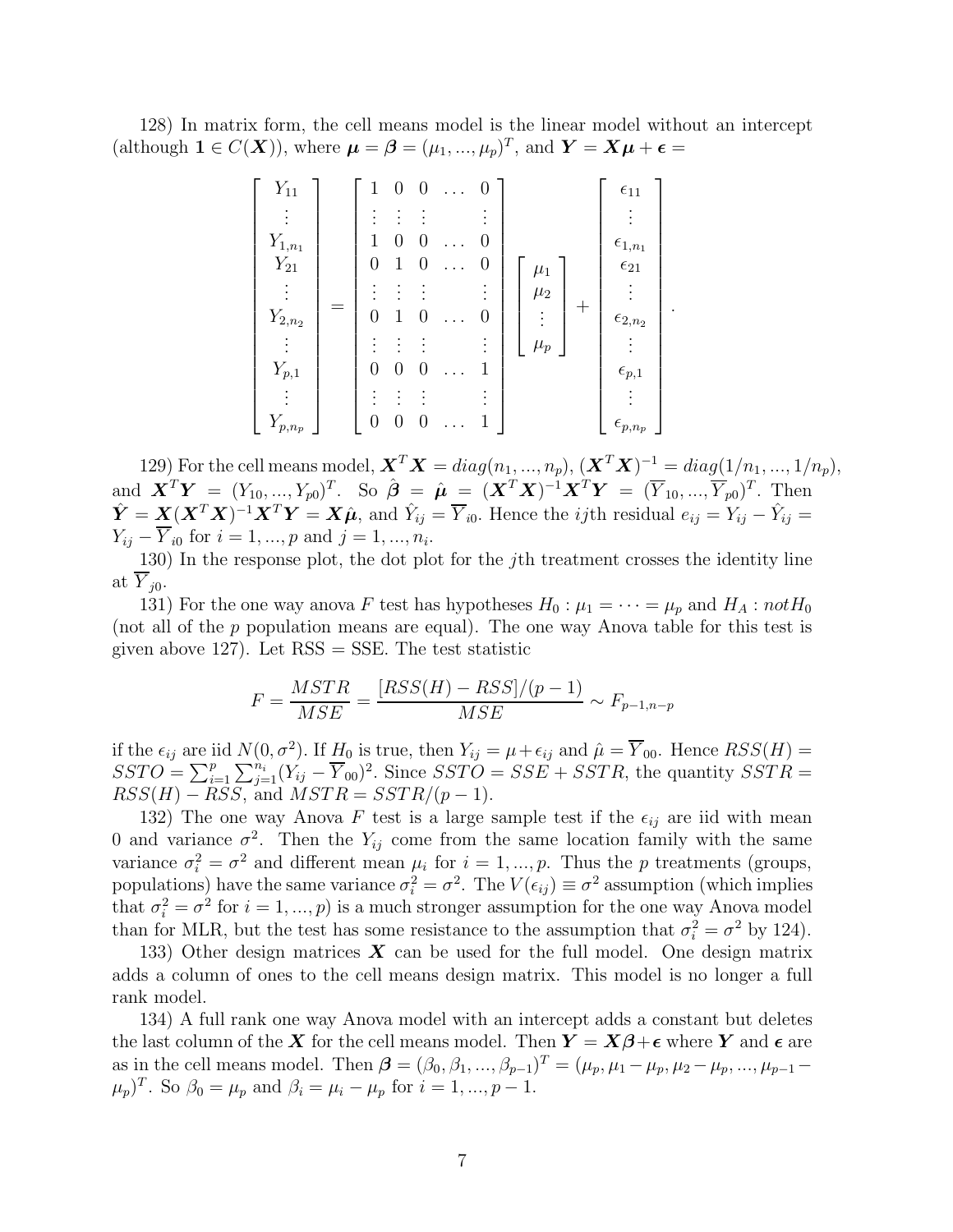It can be shown that the OLS estimators are  $\hat{\beta}_0 = \overline{Y}_{p0} = \hat{\mu}_{p}$ , and  $\hat{\beta}_i = \overline{Y}_{i0} - \overline{Y}_{p0} =$  $\hat{\mu}_i - \hat{\mu}_p$  for  $i = 1, ..., p-1$ . (The cell means model has  $\hat{\beta}_i = \hat{\mu}_i = \overline{Y}_{i0}$ .) In matrix form the model is

$$
\begin{bmatrix}\nY_{11} \\
\vdots \\
Y_{1,n_1} \\
Y_{21} \\
\vdots \\
Y_{2,n_2} \\
\vdots \\
Y_{p,1} \\
Y_{p,n_p}\n\end{bmatrix} = \begin{bmatrix}\n1 & 1 & 0 & \dots & 0 \\
\vdots & \vdots & \vdots & & \vdots \\
1 & 1 & 0 & 1 & \dots & 0 \\
\vdots & \vdots & \vdots & & \vdots \\
1 & 0 & 1 & \dots & 0 \\
\vdots & \vdots & \vdots & & \vdots \\
1 & 0 & 0 & \dots & 1 \\
1 & 0 & 0 & \dots & 1 \\
1 & 0 & 0 & \dots & 0 \\
\vdots & \vdots & \vdots & & \vdots \\
1 & 0 & 0 & \dots & 0 \\
\vdots & \vdots & \vdots & & \vdots \\
1 & 0 & 0 & \dots & 0\n\end{bmatrix} \begin{bmatrix}\n\beta_0 \\
\beta_1 \\
\vdots \\
\beta_{p-1}\n\end{bmatrix} + \begin{bmatrix}\n\epsilon_{11} \\
\epsilon_{12} \\
\vdots \\
\epsilon_{22} \\
\vdots \\
\epsilon_{p,1} \\
\vdots \\
\epsilon_{p,n_p}\n\end{bmatrix}
$$

.

This model is interesting since the one way Anova F test of  $H_0: \mu_1 = \cdots = \mu_p$  versus  $H_A$ : not  $H_0$  corresponds to the MLR Anova F test of  $H_0$ :  $\beta_1 = \cdots = \beta_{p-1} = 0$  versus  $H_A$ : not  $H_0$ .

135) A contrast  $\theta = \sum_{i=1}^p c_i \mu_i$  where  $\sum_{i=1}^p c_i = 0$ . The estimated contrast is  $\hat{\theta} =$  $\sum_{i=1}^{p} c_i \overline{Y}_{i0}$ . Then  $SE(\hat{\theta}) = \sqrt{MSE} \sqrt{\sum_{i=1}^{p} C_i \sum_{i=1}^{p} P_{i0} \sqrt{\sum_{i=1}^{p} P_{i0} \sqrt{\sum_{i=1}^{p} P_{i0} \sqrt{\sum_{i=1}^{p} P_{i0} \sqrt{\sum_{i=1}^{p} P_{i0} \sqrt{\sum_{i=1}^{p} P_{i0} \sqrt{\sum_{i=1}^{p} P_{i0} \sqrt{\sum_{i=1}^{p} P_{i0} \sqrt{\sum_{i=1}^{p} P_{i0} \sqrt{\sum_{i=1}^{p}$  $i=1$  $c_i^2$  $\frac{c_i^-}{n_i}$  and a 100(1– $\delta$ )% CI for  $\theta$  is  $\hat{\theta} \pm t_{n-1,1-\delta/2}SE(\hat{\theta})$ .

CIs for one way Anova are less robust to the assumption that  $\sigma_i^2 \equiv \sigma^2$  than the one way Anova  $F$  test.

136) Two important families of contrasts are the family of all possible contrasts and the family of pairwise differences  $\theta_{ij} = \mu_i - \mu_j$  where  $i \neq j$ . The Scheffé multiple comparisons procedure has a  $\delta_F$  for the family of all possible contrasts while the Tukey multiple comparisons procedure has a  $\delta_F$  for the family of all  $\binom{p}{2}$  $_{2}^{p}$ ) pairwise contrasts.

## Inference After Variable Selection

137) Let  $\boldsymbol{\beta} = (\beta_1, ..., \beta_p)^T$ . A model for variable selection is  $\boldsymbol{x}^T \boldsymbol{\beta} = \boldsymbol{x}_S^T \boldsymbol{\beta}_S + \boldsymbol{x}_E^T \boldsymbol{\beta}_E =$  $\boldsymbol{x}_{S}^{T}\boldsymbol{\beta}_{S}$  where  $\boldsymbol{x} = (\boldsymbol{x}_{S}^{T}, \boldsymbol{x}_{E}^{T})^{T}$ ,  $\boldsymbol{x}_{S}$  is an  $a_{S} \times 1$  vector, and  $\boldsymbol{x}_{E}$  is a  $(p - a_{S}) \times 1$  vector. Let  $x_I$  be the vector of a terms from a candidate subset indexed by I, and let  $x_O$  be the vector of the remaining predictors (out of the candidate submodel). If  $S \subseteq I$ , then  $x^T\bm{\beta} = \bm{x}_S^T\bm{\beta}_S = \bm{x}_S^T\bm{\beta}_S + \bm{x}_{I/S}^T\bm{\beta}_{(I/S)} + \bm{x}_O^T\bm{0} = \bm{x}_I^T\bm{\beta}_I$  where  $\bm{x}_{I/S}$  denotes the predictors in I that are not in S. Since this is true regardless of the values of the predictors,  $\beta_{\mathcal{O}} = 0$  if  $S \subseteq I$ . Note that  $\beta_E = 0$ . Let  $k_S = a_S - 1$  = the number of population active nontrivial predictors. Then  $k = a - 1$  is the number of active predictors in the candidate submodel I.

138) A simple method for inference after variable selection is data splitting: let the training set have  $n_T \leq n/2$  cases and the validation set have  $n_V = n - n_T \geq n/2$ cases. Select the  $n<sub>T</sub>$  cases without replacement from the n cases. Assume the cases are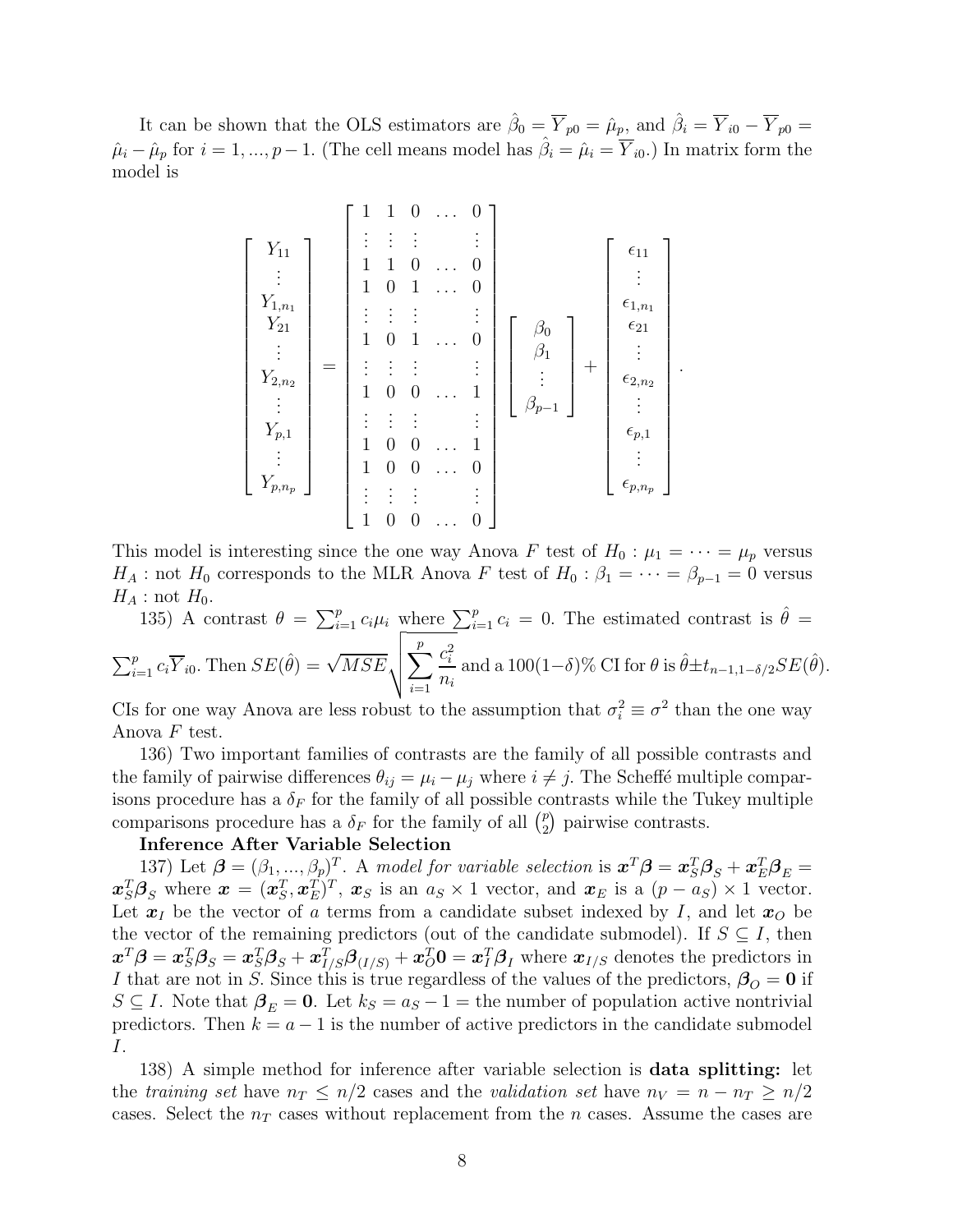independent and follow a statistical model, e.g. MLR. i) Build model I with the training set, possibly using variable selection and the response to select predictors, predictor transformations, and the response transformation. ii) Act as if model  $I$  with  $k$  predictors is the full model for the validation set.

Want  $n \geq 5k$  and preferably  $n \geq 10k$ . We need I to be a good model for the data. The efficiency is  $\approx n_V/n = 1-n_T/n$ . Inefficient inference is much better than the invalid inference that results when I is built using all  $n$  cases and then treated as the full model on the same data set of  $n$  cases.

139) Let  $\mathbf{Z}_1, ..., \mathbf{Z}_n$  be iid random vectors from a distribution with cdf F, mean  $\boldsymbol{\mu}$ and  $Cov(\mathbf{Z}) = \Sigma$ . Let  $z_1, ..., z_n$  be the observed values of the  $\mathbf{Z}_i$ . The distribution of the random vector  $w$  is the *empirical distribution* if  $w$  is a discrete random vector with the following pmf. Then the sample mean and sample covariance matrix where

$$
E(\boldsymbol{w}) = \overline{\boldsymbol{z}} = \frac{1}{n} \sum_{i=1}^{n} \boldsymbol{z}_i \text{ and } \text{Cov}(\boldsymbol{w}) = \frac{1}{n} \sum_{i=1}^{n} (\boldsymbol{z}_i - \overline{\boldsymbol{z}})(\boldsymbol{z}_i - \overline{\boldsymbol{z}})^T.
$$

$$
\frac{\boldsymbol{w}}{P(\boldsymbol{w} = \boldsymbol{z})} \frac{\boldsymbol{z}_1}{1/n} \frac{\boldsymbol{z}_2}{1/n} \cdots \frac{\boldsymbol{z}_n}{1/n}
$$

140) The nonparametric **bootstrap** uses  $B$  bootstrap samples where a bootstrap sample is a sample of size n drawn with replacement from  $x_1, ..., x_n$  (iid wrt the empirical distribution). Let  $x_i^*$ <sup>\*</sup><sub>i</sub>, ...,  $x_{in}^*$  denote the *i*<sup>th</sup> bootstrap sample. Let  $T_i^* = g(x_i^*)$  $x_{i1}^*,...,x_{in}^*$ ) be the statistic computed from  $x_i^*$  $i_1, \ldots, x_{in}^*$  for  $i = 1, \ldots, B$ . Be able to compute  $T_i^*$  $i^*$  for simple statistics such as the sample mean and sample median.

141) Let  $T_n$  be a  $g \times 1$  statistic, e.g,  $T_n = \hat{\boldsymbol{\beta}}$ . If you had an iid sample  $T_{1n},...,T_{Bn}$ you could figure out how the statistic behaves, but you only have  $T_n = T_{1n}$ . Under regularity conditions, if  $\sqrt{n}(T_n - \theta) \stackrel{D}{\rightarrow} N_g(\mathbf{0}, \Sigma)$ , then  $\sqrt{n}(T_i^* - T_n) \stackrel{D}{\rightarrow} N_g(\mathbf{0}, \Sigma)$ . So  $\sqrt{n}(T_1^* - T_n), \ldots, \sqrt{n}(T_B^* - T_n)$  is pseudodata for  $\sqrt{n}(T_{1n} - \theta), \ldots, \sqrt{n}(T_{Bn} - \theta)$ .

|      |    | model $x_2$ $x_3$ |        |   | $x_4$ $x_5$ |   | $\boldsymbol{\beta}_{I_i,0}$ if $\boldsymbol{\beta} = \boldsymbol{\beta}_{I_i}$                                  |
|------|----|-------------------|--------|---|-------------|---|------------------------------------------------------------------------------------------------------------------|
| 142) | 12 |                   |        | ∗ |             |   | $(\hat\beta_1, 0, \hat\beta_3, 0, 0)^T$                                                                          |
|      | 13 |                   |        |   | $\ast$      |   | $(\hat\beta_1,0,\hat\beta_3,\hat\beta_4,0)^T$                                                                    |
|      |    |                   | ∗      |   | ∗           |   | $(\hat\beta_1,\hat\beta_2,\hat\beta_3,\hat\beta_4,0)^T$                                                          |
|      |    |                   | $\ast$ | ∗ | ∗           | ∗ | $(\hat{\beta}_1, \hat{\beta}_2, \hat{\beta}_3, \hat{\beta}_4, \hat{\beta}_4)^T = \hat{\boldsymbol{\beta}}_{OLS}$ |
|      |    |                   |        |   |             |   |                                                                                                                  |

143) In 142) sometimes TRUE =  $*$  and FALSE = blank. The  $x_i$  may be replaced by the variable name or letters like a b c d.

|                   | model                | $x_2$       | $x_3$       | $x_4$       | $x_5$        |
|-------------------|----------------------|-------------|-------------|-------------|--------------|
| $\mathcal{L}_{2}$ |                      | FALSE       | TRUE FALSE  |             | FALSE        |
| $I_3$             | $\sum_{i=1}^{n} a_i$ | FALSE       | TRUE        | TRUE        | <b>FALSE</b> |
| $I_4$             | $\mathcal{B}$        | TRUE        | TRUE        | TRUE        | <b>FALSE</b> |
| $I_5$             |                      | <b>TRUE</b> | <b>TRUE</b> | <b>TRUE</b> | <b>TRUE</b>  |

144) Typical bootstrap output for forward selection, lasso, and elastic net is shown below. The SE column is usually omitted except possibly for forward selection. The term "coef" might be replaced by "Estimate." This column gives  $\hat{\boldsymbol{\beta}}_{I,0}$  where  $I = I_{min}$  for forward selection,  $I = L$  for lasso, and  $I = EN$  for elastic net. Note that the SE entry is omitted if  $\hat{\beta}_i = 0$  so variable  $x_i$  was omitted by the variable selection method. In the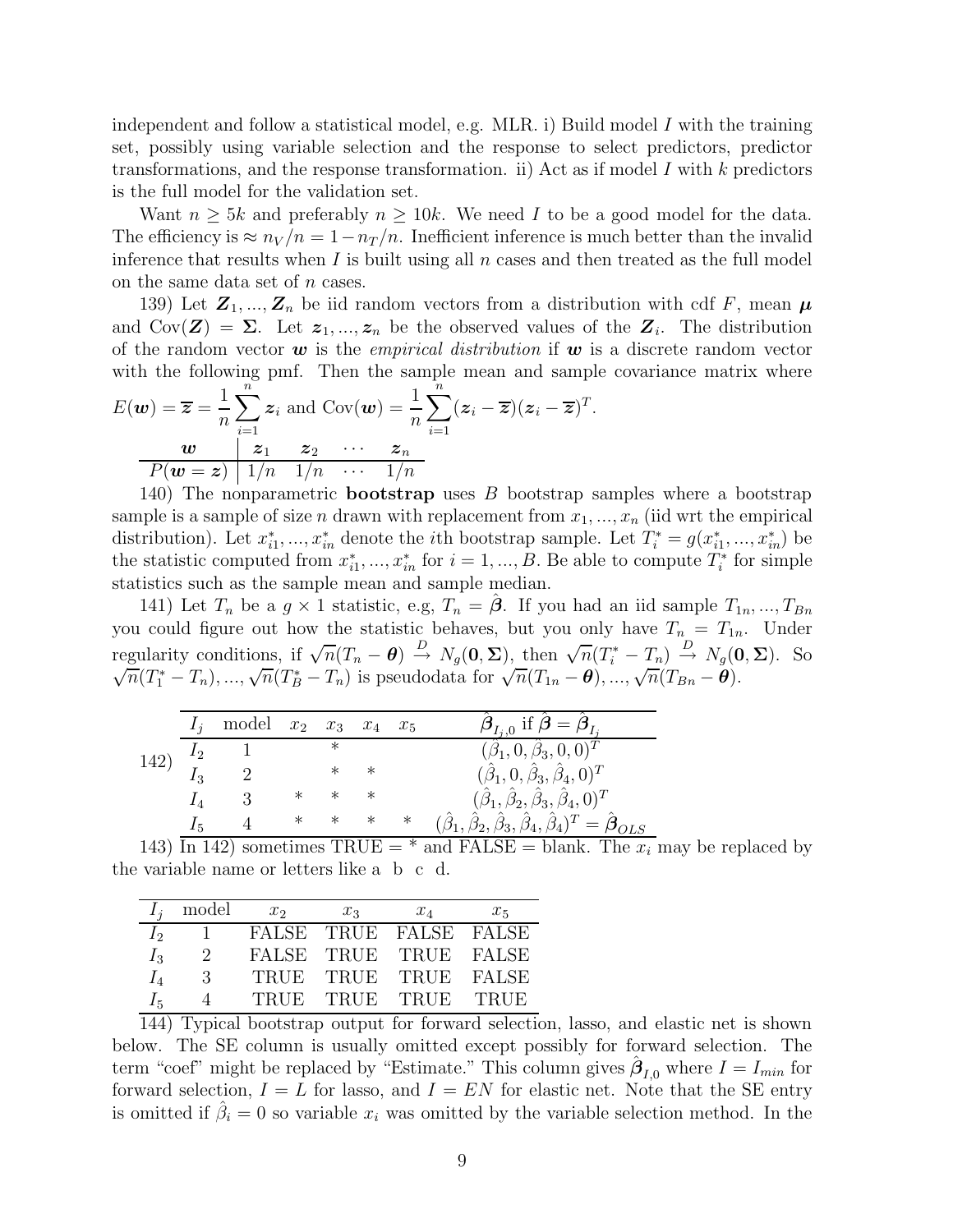output below,  $\hat{\beta}_2 = \hat{\beta}_3 = 0$ . The SE column corresponds to the OLS SE obtained by acting as if the OLS full model contains a constant and the variables not omitted by the variable selection method. The OLS SE is incorrect unless the variables were selected before looking at the data for forward selection.

| Label                     | Estimate or coef | SЕ                  | shorth 95% CI for $\beta_i$ |
|---------------------------|------------------|---------------------|-----------------------------|
| Constant=intercept= $x_1$ |                  | $SE(\hat{\beta}_1)$ | $[\hat{L}_1,\hat{U}_1]$     |
| $x_2$                     |                  | $SE(\hat{\beta}_2)$ | $[\hat{L}_2,\hat{U}_2]$     |
| $x_3$                     |                  |                     | $[\hat{L}_3,\hat{U}_3]$     |
| $x_4$                     |                  |                     | $[\hat{L}_4,\hat{U}_4]$     |
|                           |                  |                     |                             |
| $x_p$                     |                  |                     |                             |

145) We will consider the nonparametric bootstrap, parametric bootstrap, and residual bootstrap. Let  $T_n$  be a statistic, e.g.  $T_n = \mathbf{A}\hat{\boldsymbol{\beta}}_{I_{min},0}$ . Let  $T_1^*$  $T_1^*,...,T_B^*$  be the bootstrap sample for  $T_n$ . Let  $\overline{T}^* = \frac{1}{R_n}$ B  $\sum_{n=1}^{\infty}$  $i=1$  $\bm{T}_i^*$  $s_i^*$  and  $S_T^* = \frac{1}{R}$  $B-1$  $\sum^B$  $i=1$  $(\boldsymbol{T}_i^* - \overline{\boldsymbol{T}}^*)(\boldsymbol{T}_i^* - \overline{\boldsymbol{T}}^*)^T$  be the sample mean and sample covariance matrix of the bootstrap sample. For OLS, assume  $\sqrt{n}(\hat{\boldsymbol{\beta}} - \boldsymbol{\beta}) \stackrel{D}{\rightarrow} N_p(\boldsymbol{0}, \sigma^2 \boldsymbol{V}).$ 

146) Suppose the data set has *n* cases  $z_1, ..., z_n$ , e.g,  $z_i = (Y_i, x_i^T)^T$  and a statistic  $T_n = T_n(z_1, ..., z_n)$ . The nonparametric bootstrap (naive, empirical, rowwise, pairwise bootstrap) draws a sample of size  $n$  with replacement from the  $n$  cases (from the empirical distribution of the cases). Let the *i*th bootstrap sample be  $z_i^*$  $i_1, ..., \dot{z}_{in}$ . Then  $T_i^* = T(z_i^*)$  $i_1, ..., z_{in}^*$  for  $i = 1, ..., B$ . The nonparametric bootstrap often works well if the cases are iid from some population. This assumption is very strong for MLR. For MLR, let  $\mathbf{x}_i = (1, \mathbf{u}_i^T)^T$ . The nonparametric bootstrap has  $\sqrt{n}(\hat{\beta}_i^* - \hat{\beta}) \stackrel{D}{\rightarrow} N_p(\mathbf{0}, \sigma^2 V)$ if the  $(Y_i, \boldsymbol{u}_i^T)^T$  are iid  $N_p(\boldsymbol{\mu}, \boldsymbol{\Sigma})$ . We can write  $\boldsymbol{Y}_j^* = \boldsymbol{X}_j^* \boldsymbol{\beta} + \boldsymbol{\epsilon}_j^*$  $j \text{ for } j = 1, ..., B$  where  $Y_{ij}^* = \boldsymbol{x}_{ij}^* \boldsymbol{\beta} + \epsilon_{ij}^*$ . Hence  $\boldsymbol{\epsilon}_j^*$  $j$  consists of the unknown  $\epsilon_i$  sampled with replacement from  $\epsilon_1, ..., \epsilon_n$  corresponding to the indices of the cases  $(Y_i, \boldsymbol{x}_i^T)^T$  sampled with replacement for the jth bootstrap sample.

147) The residual bootstrap samples with replacement from the full model OLS residuals.  $\mathbf{Y}^* = \mathbf{X} \hat{\boldsymbol{\beta}}_{OLS} + \mathbf{r}^W$  follows a standard linear model where the elements  $r_i^W$  of  $r^{W}$  are iid from the empirical distribution of the OLS full model residuals  $r_{i}$ . Hence

$$
E(r_i^W) = \frac{1}{n} \sum_{i=1}^n r_i = 0, \quad V(r_i^W) = \sigma_n^2 = \frac{1}{n} \sum_{i=1}^n r_i^2 = \frac{n - p}{n} MSE,
$$

$$
E(\mathbf{r}^W) = \mathbf{0}, \text{ and } \text{Cov}(\mathbf{Y}^*) = \text{Cov}(\mathbf{r}^W) = \sigma_n^2 \mathbf{I}_n.
$$

Then  $\hat{\boldsymbol{\beta}}_{I_j}^* = (\boldsymbol{X}_{I_j}^T \boldsymbol{X}_{I_j})^{-1} \boldsymbol{X}_{I_j}^T \boldsymbol{Y}^* = \boldsymbol{D}_j \boldsymbol{Y}^*$  with  $\text{Cov}(\hat{\boldsymbol{\beta}}_{I_j}^*$  $\sigma_n^2(\bm{X}_{I_j}^T \bm{X}_{I_j})^{-1}$  and  $E(\hat{\bm{\beta}}_{I_j}^*$  $\binom{I_j}{I_j} =$  $(\boldsymbol{X}_{I_j}^T \boldsymbol{X}_{I_j})^{-1} \boldsymbol{X}_{I_j}^T E(\boldsymbol{Y}^*) = (\boldsymbol{X}_{I_j}^T \boldsymbol{X}_{I_j})^{-1} \boldsymbol{X}_{I_j}^T \boldsymbol{P} \boldsymbol{Y} = \hat{\boldsymbol{\beta}}_{I_j}$  since  $\boldsymbol{P} \boldsymbol{X}_{I_j} = \boldsymbol{X}_{I_j}$ . The expectations are with respect to the bootstrap distribution where  $\hat{Y}$  acts as a constant. It can be shown that  $\sqrt{n}(\hat{\boldsymbol{\beta}}_i^* - \hat{\boldsymbol{\beta}}) \stackrel{D}{\rightarrow} N_p(\mathbf{0}, \sigma^2 \mathbf{V}).$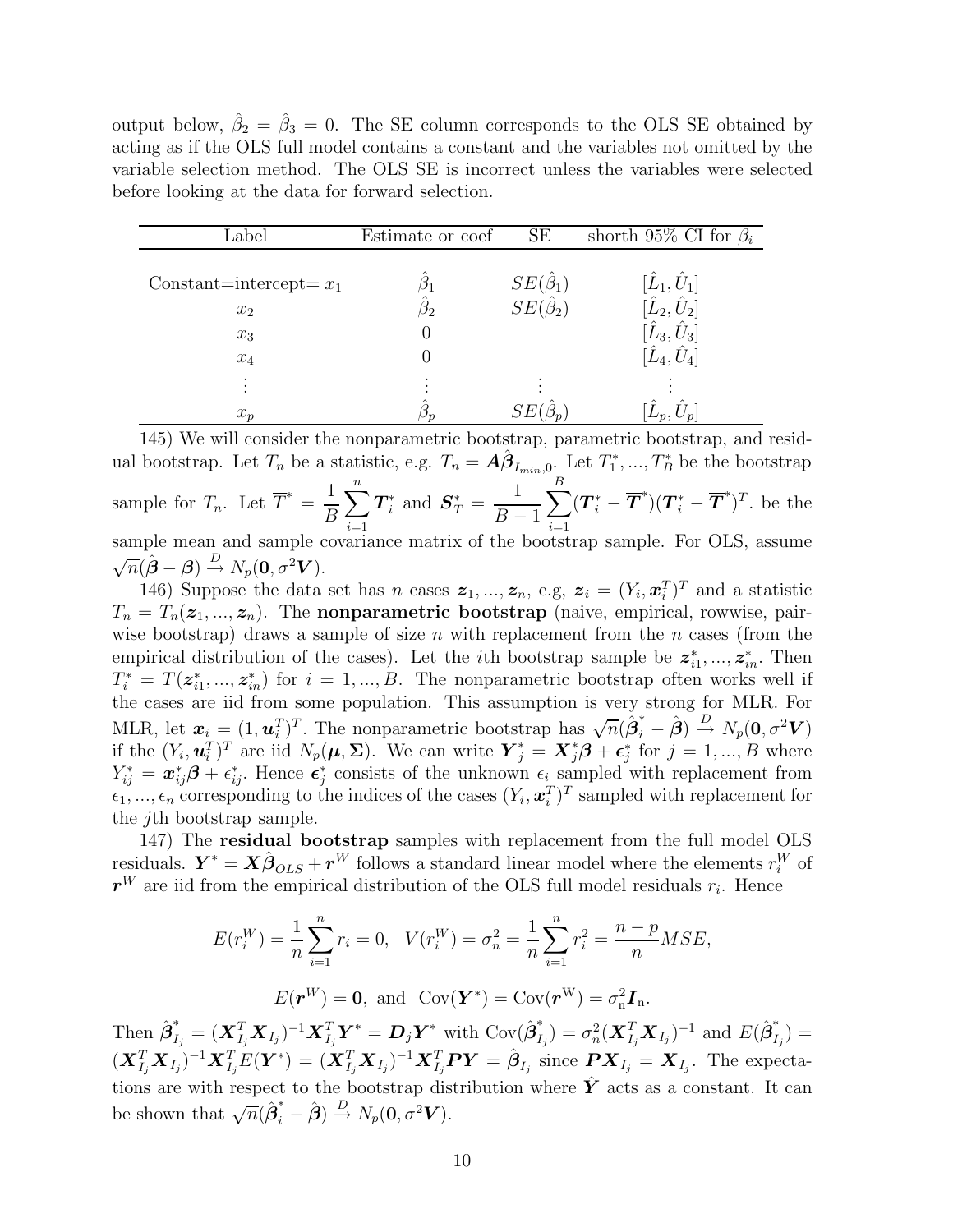148) The parametric bootstrap for MLR has  $\bm{Y}^* \sim N_n(\bm{X}\hat{\bm{\beta}}, \hat{\sigma}_n^2\bm{I}) \sim N_n(\bm{PY}, \hat{\sigma}_n^2\bm{I})$ where we are not assuming that the  $\epsilon_i \sim N(0, \sigma^2)$ , and  $\hat{\sigma}_n^2 = MSE =$ 1  $n-p$  $\sum_{n=1}^{\infty}$  $\frac{i=1}{i}$  $r_i^2$ where the residuals are from the full OLS model. Thus  $\hat{\boldsymbol{\beta}}_{I}^* = (\boldsymbol{X}_I^T \boldsymbol{X}_I)^{-1} \boldsymbol{X}_I^T \boldsymbol{Y}^* \sim$  $N_{a_I}(\hat{\boldsymbol{\beta}}_I, \hat{\sigma}_n^2(\boldsymbol{X}_I^T \boldsymbol{X}_I)^{-1})$  since  $E(\hat{\boldsymbol{\beta}}_I^*) = (\boldsymbol{X}_I^T \boldsymbol{X}_I)^{-1} \boldsymbol{X}_I^T \boldsymbol{P} \boldsymbol{Y} = \hat{\boldsymbol{\beta}}_I$  because  $\boldsymbol{P} \boldsymbol{X}_I = \boldsymbol{X}_I$ , and  $Cov(\hat{\boldsymbol{\beta}}_I^*) = \hat{\sigma}_n^2 (\boldsymbol{X}_I^T \boldsymbol{X}_I)^{-1}$ . Hence

$$
\sqrt{n}(\hat{\boldsymbol{\beta}}_I^* - \hat{\boldsymbol{\beta}}_I) \sim N_{a_I}(\mathbf{0}, n\hat{\sigma}_n^2(\boldsymbol{X}_I^T\boldsymbol{X}_I)^{-1}) \stackrel{D}{\rightarrow} N_{a_I}(\mathbf{0}, \sigma^2\boldsymbol{V}_I)
$$

as  $n, B \to \infty$  if  $S \subseteq I$ .

149) Note that for the residual bootstrap,  $\hat{\sigma}_n^2 = (n - p)MSE/n$  while for the parametric bootstrap,  $\hat{\sigma}_n^2 = MSE$ .

150) Refer to 145). Consider  $H_0: \theta = \theta_0$ . The prediction region method large sample 100(1 – δ)% confidence region for  $\theta$  is  $\{\boldsymbol{w} : (\boldsymbol{w} - \overline{T}^*)^T [\mathbf{S}_T^*]$  $T_{T}^{*}$ ]<sup>-1</sup>(**w** -  $\overline{T}^{*}$ )  $\leq D_{(U_{B})}^{2}$ } =

$$
\{\boldsymbol{w}: D^2_{\boldsymbol{w}}(\overline{T}^*, \boldsymbol{S}_T^*) \le D^2_{(U_B)}\}\tag{1}
$$

where  $D^2_{(U_B)}$  is the 100q<sub>B</sub>th sample quantile (where  $q_B \downarrow 1-\delta$ ) computed from  $D_i^2 =$  $(T_i^* - \overline{T}^*)^T[\mathbf{S}_T^*$  $\left(T_i^* - \overline{T}^*\right)$  for  $i = 1, ..., B$ . The corresponding test rejects  $H_0$  if  $(\overline{T}^*)$ −  $\overset{\,\,{}_\circ}{\bm{\theta}}_{0})^{T}[\bm{S}_{T}^{*}% (\theta)]^{T}$  $T_{T}^{*}$ ]<sup>-1</sup> $(T^{*} - \theta_{0}) > D_{(U_{B})}^{2}$ .

The modified Bickel and Ren (2001) large sample  $100(1 - \delta)$ % confidence region is  $\{\boldsymbol{w}:(\boldsymbol{w}-T_n)^T[\boldsymbol{S}_T^*$  $[T]^{-1}(\boldsymbol{w} - T_n) \leq D_{(U_B,T)}^2 =$ 

$$
\{\boldsymbol{w}: D^2_{\boldsymbol{w}}(T_n, \boldsymbol{S}^*_T) \le D^2_{(U_B, T)}\}\tag{2}
$$

where the cutoff  $D^2_{(U_B,T)}$  is the  $100q_B$ th sample quantile of the  $D_i^2 = (T_i^* - T_n)^T [\mathbf{S}_T^*]$  $T^{*}_{T}$ ]<sup>-1</sup>( $T^{*}_{i}$ - $T_n$ ). The corresponding test rejects  $H_0$  if  $(T_n - \theta_0)^T [\mathbf{S}_T^*]$  $T^{*}_{T}$ ]<sup>-1</sup> $(T_n - \theta_0) > D^2_{(U_B,T)}.$ 

The hybrid large sample  $100(1 - \delta)$ % confidence region:  $\{\boldsymbol{w} : (\boldsymbol{w} - T_n)^T[\boldsymbol{S}_T^*]$  $\int_T^{*\,\,]-1} (\boldsymbol{w} T_n) \leq D^2_{(U_B)}$ } =

$$
\{\boldsymbol{w}: D^2_{\boldsymbol{w}}(T_n, \boldsymbol{S}_T^*) \le D^2_{(U_B)}\}.
$$
\n(3)

The corresponding test rejects  $H_0$  if  $(T_n - \theta_0)^T [\mathbf{S}_T^*]$  $T^{*}_{T}$ ]<sup>-1</sup> $(T_n - \theta_0) > D_{(U_B)}^2$ .

Under reasonable conditions, i)  $\sqrt{n}(T_n - \theta) \stackrel{D}{\rightarrow} u$ , ii)  $\sqrt{n}(T_i^* - T_n) \stackrel{D}{\rightarrow} u$ , iii)  $\sqrt{n}(\overline{T}^*$ −  $\theta$ )  $\stackrel{D}{\rightarrow}$  **u**, iv)  $\sqrt{n}(T_i^* - \overline{T}^*)$   $\stackrel{D}{\rightarrow}$  **u**. Suppose  $(nS_T^*)$  $(T<sup>*</sup>)<sup>-1</sup>$  is "not too ill conditioned." Then

$$
D_1^2 = D_{T_i^*}^2(\overline{T}^*, \mathbf{S}_T^*) = \sqrt{n}(T_i^* - \overline{T}^*)^T(n\mathbf{S}_T^*)^{-1}\sqrt{n}(T_i^* - \overline{T}^*),
$$
  
\n
$$
D_2^2 = D_{\theta}^2(T_n, \mathbf{S}_T^*) = \sqrt{n}(T_n - \theta)^T(n\mathbf{S}_T^*)^{-1}\sqrt{n}(T_n - \theta),
$$
  
\n
$$
D_3^2 = D_{\theta}^2(\overline{T}^*, \mathbf{S}_T^*) = \sqrt{n}(\overline{T}^* - \theta)^T(n\mathbf{S}_T^*)^{-1}\sqrt{n}(\overline{T}^* - \theta),
$$
 and  
\n
$$
D_4^2 = D_{T_i^*}^2(T_n, \mathbf{S}_T^*) = \sqrt{n}(T_i^* - T_n)^T(n\mathbf{S}_T^*)^{-1}\sqrt{n}(T_i^* - T_n),
$$

are well behaved. If  $(nS_7^*)$  $(T(T))^{-1} \stackrel{P}{\longrightarrow} \Sigma_A^{-1}$ , then  $D_j^2 \stackrel{D}{\longrightarrow} D^2 = \boldsymbol{u}^T \Sigma_A^{-1} \boldsymbol{u}$ . If  $(n\mathbf{S}_T^*)$  $(T^{*})^{-1}$  is "not too ill conditioned" then  $D_j^2 \approx \boldsymbol{u}^T(n\boldsymbol{S}_T^*)$  $T(T)$ <sup>+</sup> $\mathbf{u}$  for large *n*, and the confidence regions (1), (2),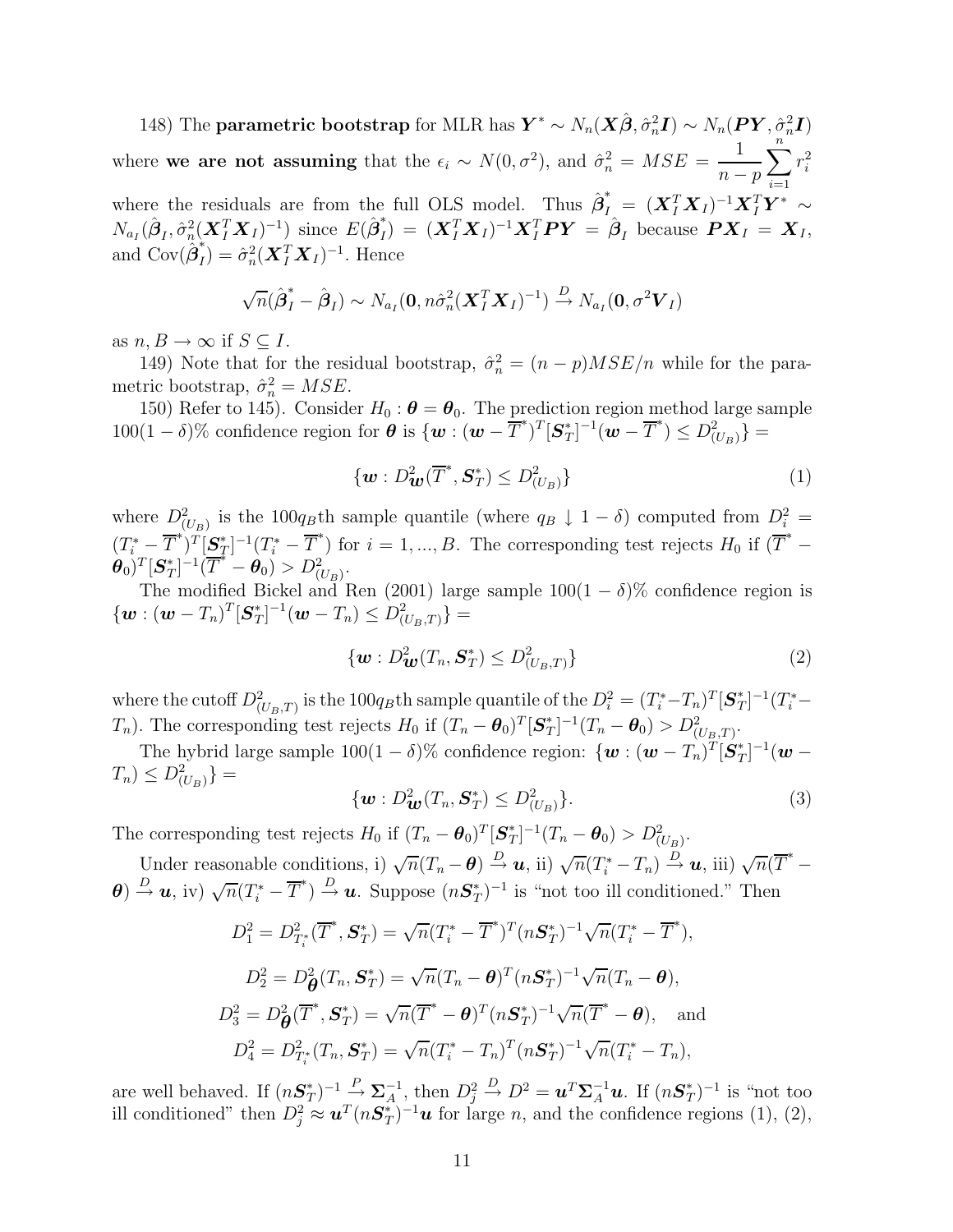and (3) will have coverage near  $1-\delta$ . The regularity conditions for the prediction region method are weaker when  $g = 1$ , since  $S_T^*$  does not need to be computed.

151) A random vector **u** has a **mixture distribution** of random vectors  $u_j$  with probabilities  $\pi_j$  if **u** equals random vector  $u_j$  with probability  $\pi_j$  for  $j = 1, ..., J$ . Let **u** and  $u_i$  be  $p \times 1$  random vectors. Then the cumulative distribution function (cdf) of u is

$$
F_{\boldsymbol{\mathcal{u}}}(\boldsymbol{t})=\sum_{j=1}^J\pi_jF_{\boldsymbol{\mathcal{u}}_j}(\boldsymbol{t})
$$

where the probabilities  $\pi_j$  satisfy  $0 \le \pi_j \le 1$  and  $\sum_{j=1}^J \pi_j = 1$ ,  $J \ge 2$ , and  $F_{\mathbf{u}_j}(\mathbf{t})$  is the cdf of  $u_i$ .

Suppose  $E(h(\boldsymbol{u}))$  and the  $E(h(\boldsymbol{u}_i))$  exist. Then

$$
E(h(\boldsymbol{u})) = \sum_{j=1}^{J} \pi_j E[h(\boldsymbol{u}_j)] \text{ and } E(\boldsymbol{u}) = \sum_{j=1}^{J} \pi_j E[\boldsymbol{u}_j].
$$

Hence  $Cov(\boldsymbol{u}) = E(\boldsymbol{u}\boldsymbol{u}^T) - E(\boldsymbol{u})E(\boldsymbol{u}^T) = E(\boldsymbol{u}\boldsymbol{u}^T) - E(\boldsymbol{u})[E(\boldsymbol{u})]^T =$  $\sum_{j=1}^J \pi_j E[\boldsymbol{u}_j \boldsymbol{u}_j^T] - E(\boldsymbol{u}) [E(\boldsymbol{u})]^T =$ 

$$
\sum_{j=1}^J \pi_j \text{Cov}(\boldsymbol{u}_j) + \sum_{j=1}^J \pi_j E(\boldsymbol{u}_j) [E(\boldsymbol{u}_j)]^T - E(\boldsymbol{u}) [E(\boldsymbol{u})]^T.
$$

If  $E(\mathbf{u}_j) = \boldsymbol{\theta}$  for  $j = 1, ..., J$ , then  $E(\mathbf{u}) = \boldsymbol{\theta}$  and

$$
Cov(\boldsymbol{u}) = \sum_{j=1}^J \pi_j Cov(\boldsymbol{u}_j).
$$

152) The variable selection estimator  $\hat{\beta}_{VS} = \hat{\beta}_{I_{min},0}$ , and  $\hat{\beta}_{VS} = \hat{\beta}_{I_k,0}$  with probabilities  $\pi_{kn} = P(I_{min} = I_k)$  for  $k = 1, ..., J$  where there are J subsets. Let  $\hat{\beta}_{MIX}$  be a random vector with a mixture distribution of the  $\hat{\beta}_{I_k,0}$  with probabilities equal to  $\pi_{kn}$ . Hence  $\hat{\boldsymbol{\beta}}_{MIX} = \hat{\boldsymbol{\beta}}_{I_k,0}$  with same probabilities  $\pi_{kn}$  of the variable selection estimator  $\hat{\boldsymbol{\beta}}_{VS}$ , but the  $I_k$  are randomly selected.

153) For the OLS model with  $S \subseteq I_j$ ,  $\sqrt{n}(\hat{\beta}_{I_j} - \beta_{I_j}) \stackrel{D}{\rightarrow} N_{a_j}(\mathbf{0}, \mathbf{V}_j)$  where  $\mathbf{V}_j = \sigma^2 \mathbf{W}_j$ and  $(\boldsymbol{X}_{I_j}^T \boldsymbol{X}_{I_j})/n \overset{P}{\to} \boldsymbol{W}_j^{-1}$  by the LS CLT. Then

$$
\boldsymbol{u}_{jn}=\sqrt{n}(\hat{\boldsymbol{\beta}}_{I_j,0}-\boldsymbol{\beta})\overset{D}{\to}\boldsymbol{u}_j\sim N_p(\boldsymbol{0},\boldsymbol{V}_{j,0})
$$

where  $V_{j,0}$  adds columns and rows of zeros corresponding to the  $x_i$  not in  $I_j$ , and  $V_{j,0}$ is singular unless  ${\cal I}_j$  corresponds to the full model.

**Theorem 4.3.** Assume  $P(S \subseteq I_{min}) \to 1$  as  $n \to \infty$ , and let  $\hat{\boldsymbol{\beta}}_{MIX} = \hat{\boldsymbol{\beta}}_{I_k,0}$  with probabilities  $\pi_{kn}$  where  $\pi_{kn} \to \pi_k$  as  $n \to \infty$ . Denote the positive  $\pi_k$  by  $\pi_j$ . Assume  $u_{jn} = \sqrt{n}(\hat{\boldsymbol{\beta}}_{I_j,0} - \boldsymbol{\beta}) \stackrel{D}{\rightarrow} u_j \sim N_p(\mathbf{0},\boldsymbol{V}_{j,0})$ . a) Then

$$
\boldsymbol{u}_n = \sqrt{n}(\hat{\boldsymbol{\beta}}_{MIX} - \boldsymbol{\beta}) \stackrel{D}{\rightarrow} \boldsymbol{u}
$$
 (4)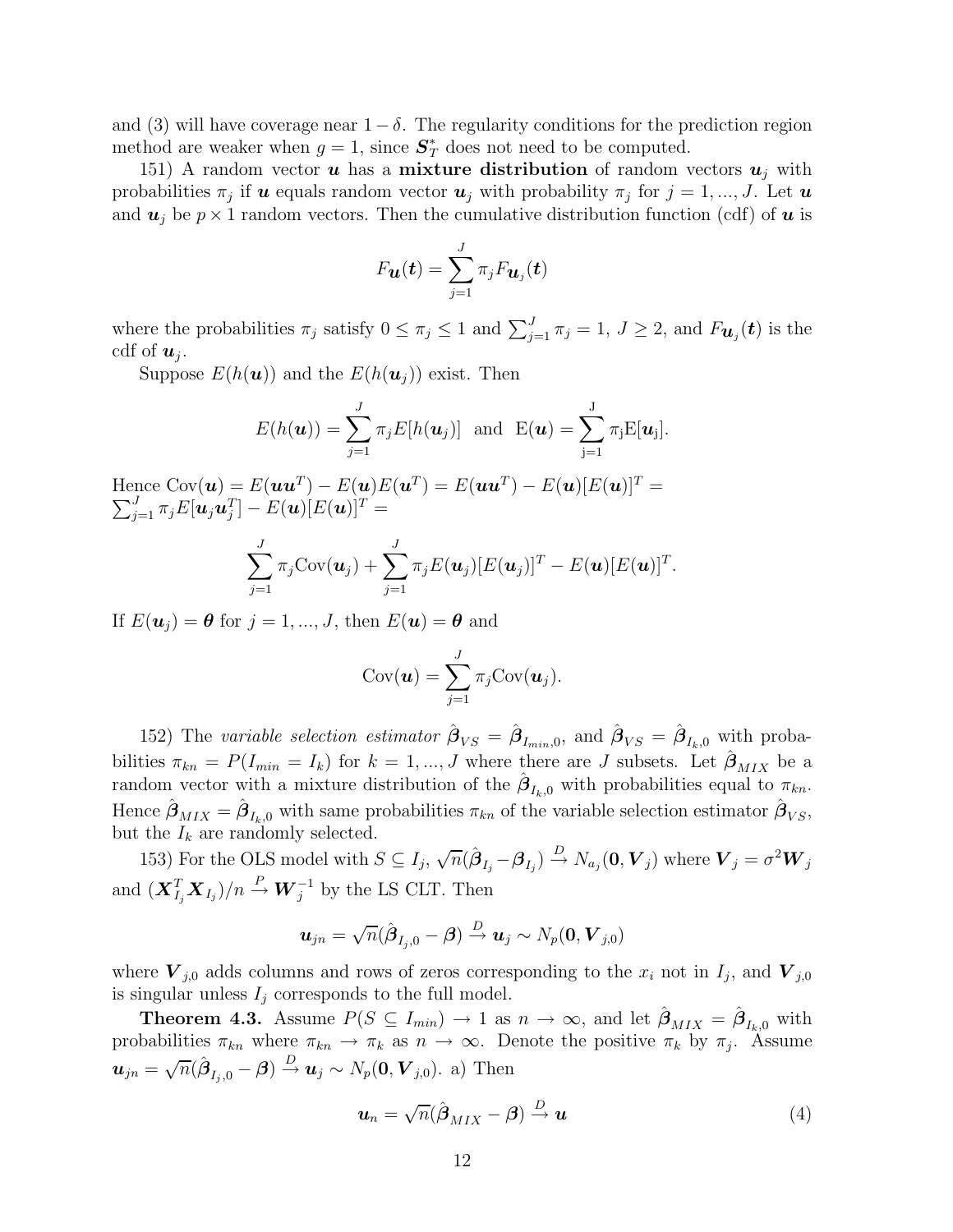where the cdf of  $u$  is  $F_{\bm{u}}(\bm{t}) = \sum_j \pi_j F_{\bm{u}_j}(\bm{t})$ . Thus  $\bm{u}$  has a mixture distribution of the  $\bm{u}_j$ with probabilities  $\pi_j$ ,  $E(\mathbf{u}) = \mathbf{0}$ , and  $Cov(\mathbf{u}) = \mathbf{\Sigma}_{\mathbf{u}} = \sum_j \pi_j \mathbf{V}_{j,0}$ .

b) Let **A** be a  $g \times p$  full rank matrix with  $1 \leq g \leq p$ . Then

$$
\boldsymbol{v}_n = \boldsymbol{A}\boldsymbol{u}_n = \sqrt{n}(\boldsymbol{A}\hat{\boldsymbol{\beta}}_{MIX} - \boldsymbol{A}\boldsymbol{\beta}) \stackrel{D}{\rightarrow} \boldsymbol{A}\boldsymbol{u} = \boldsymbol{v}
$$
(5)

where  $\bm{v}$  has a mixture distribution of the  $\bm{v}_j = \bm{A} \bm{u}_j \sim N_g(\bm{0}, \bm{A} \bm{V}_{j,0} \bm{A}^T)$  with probabilities  $\pi_j$ .

c) The estimator  $\hat{\beta}_{VS}$  is a  $\sqrt{n}$  consistent estimator of  $\beta$ . Hence  $\sqrt{n}(\hat{\boldsymbol{\beta}}_{VS} - \boldsymbol{\beta}) = O_P(1).$ 

d) If  $\pi_d = 1$ , then  $\sqrt{n}(\hat{\beta}_{SEL} - \beta) \stackrel{D}{\rightarrow} u \sim N_p(0, V_{d,0})$  where SEL is VS or MIX.

**Theorem 4.4, Variable Selection CLT.** Assume  $P(S \subseteq I_{min}) \to 1$  as  $n \to \infty$ , and let  $\hat{\boldsymbol{\beta}}_{VS} = \hat{\boldsymbol{\beta}}_{I_k,0}$  with probabilities  $\pi_{kn}$  where  $\pi_{kn} \to \pi_k$  as  $n \to \infty$ . Denote the positive  $\pi_k$  by  $\pi_j$ . Assume  $\mathbf{w}_{jn} = \sqrt{n}(\hat{\boldsymbol{\beta}}_{I_j,0}^C - \boldsymbol{\beta}) \overset{D}{\rightarrow} \mathbf{w}_j$ . Then

$$
\mathbf{w}_n = \sqrt{n}(\hat{\boldsymbol{\beta}}_{VS} - \boldsymbol{\beta}) \stackrel{D}{\rightarrow} \mathbf{w}
$$
 (6)

where the cdf of w is  $F_{w}(t) = \sum_{j} \pi_{j} F_{w_{j}}(t)$ . Thus w is a mixture distribution of the  $\boldsymbol{w}_i$  with probabilities  $\pi_i$ .

154) Geometric argument: Assume  $T_1, ..., T_B$  are iid with nonsingular covariance matrix  $\Sigma_{T_n}$ . Then the large sample 100(1 – δ)% prediction region  $R_p = \{w :$  $D^2_{\mathbf{w}}(\overline{T}, \mathbf{S}_T) \leq D^2_{(U_B)}\}$  centered at  $\overline{T}$  contains a future value of the statistic  $T_f$  with probability  $1 - \delta_B \to 1 - \delta$  as  $B \to \infty$ . Hence the region  $R_c = \{ \boldsymbol{w} : D^2_{\boldsymbol{w}}(T_n, \boldsymbol{S}_T) \leq D^2_{(U_B)} \}$ centered at a randomly selected  $T_n$  contains  $\overline{T}$  with probability  $1 - \delta_B$ , and  $R_C$  is a 100(1 – δ)% confidence region for  $\theta$ as  $n, B \to \infty$  if  $\overline{T}$  gets arbitrarily close to  $\theta$  compared to  $T_n$  as  $B \to \infty$ . We also need  $(nS_T)^{-1}$  to be fairly well behaved (not too ill conditioned) for each  $n \geq 20g$ , say. If  $\sqrt{n}(T_n - \theta)$  and  $\sqrt{n}(T_i^* - T_n)$  both converge in distribution to  $u \sim N_g(0, \Sigma_A)$ , say, then the bootstrap sample data cloud of  $T_1^*$  $I_1^*,..., T_B^*$  is like the data cloud of iid  $T_1, ..., T_B$  shifted to be centered at  $T_n$ . Then the hybrid region (3) is a confidence region by the geometric argument, and (1) is a confidence region if  $\sqrt{n}(\overline{T}^* - T_n) \stackrel{P}{\rightarrow} 0.$ 

155) By 153), the Geometric argument holds for iid  $T_1, ..., T_B$  where  $T_n = \hat{A}\hat{\beta}_{I_{min},0}$ . For the bootstrap, suppose that  $T_i^*$ <sup>\*</sup>is equal to  $T_{ij}^*$  with probability  $\rho_{jn}$  for  $j = 1, ..., J$ where  $\sum_{j} \rho_{jn} = 1$ , and  $\rho_{jn} \to \rho_j$  as  $n \to \infty$ . Let  $B_{jn}$  count the number of times  $T_i^* = T_{ij}^*$ ij in the bootstrap sample. Then the bootstrap sample  $T_1^*$  $T_1^*,...,T_B^*$  can be written as

$$
T_{1,1}^*,...,T_{B_{1n},1}^*,...,T_{1,J}^*,...,T_{B_{Jn},J}^*.
$$

Denote  $T^*_{1}$  $T_{1j}^*,...,T_{B_{jn},j}^*$  as the jth bootstrap component of the bootstrap sample with sample mean  $\overline{T}_j^*$  and sample covariance matrix  $S_{T,j}^*$ . Similarly, we can define the jth component of the iid sample  $T_1, ..., T_B$  to have sample mean  $\overline{T}_j$  and sample covariance matrix  $S_{T,j}$ .

156) For the residual, parametric and nonparametric bootstrap with  $C_p$ , the jth component of an iid sample  $T_1, ..., T_B$  and the jth component of the bootstrap sample  $T_1^*$ <sup>1</sup><sup>\*</sup>, ...,  $T_B^*$  have the same variability asymptotically. Since  $E(T_{jn}) = \theta$ , each component of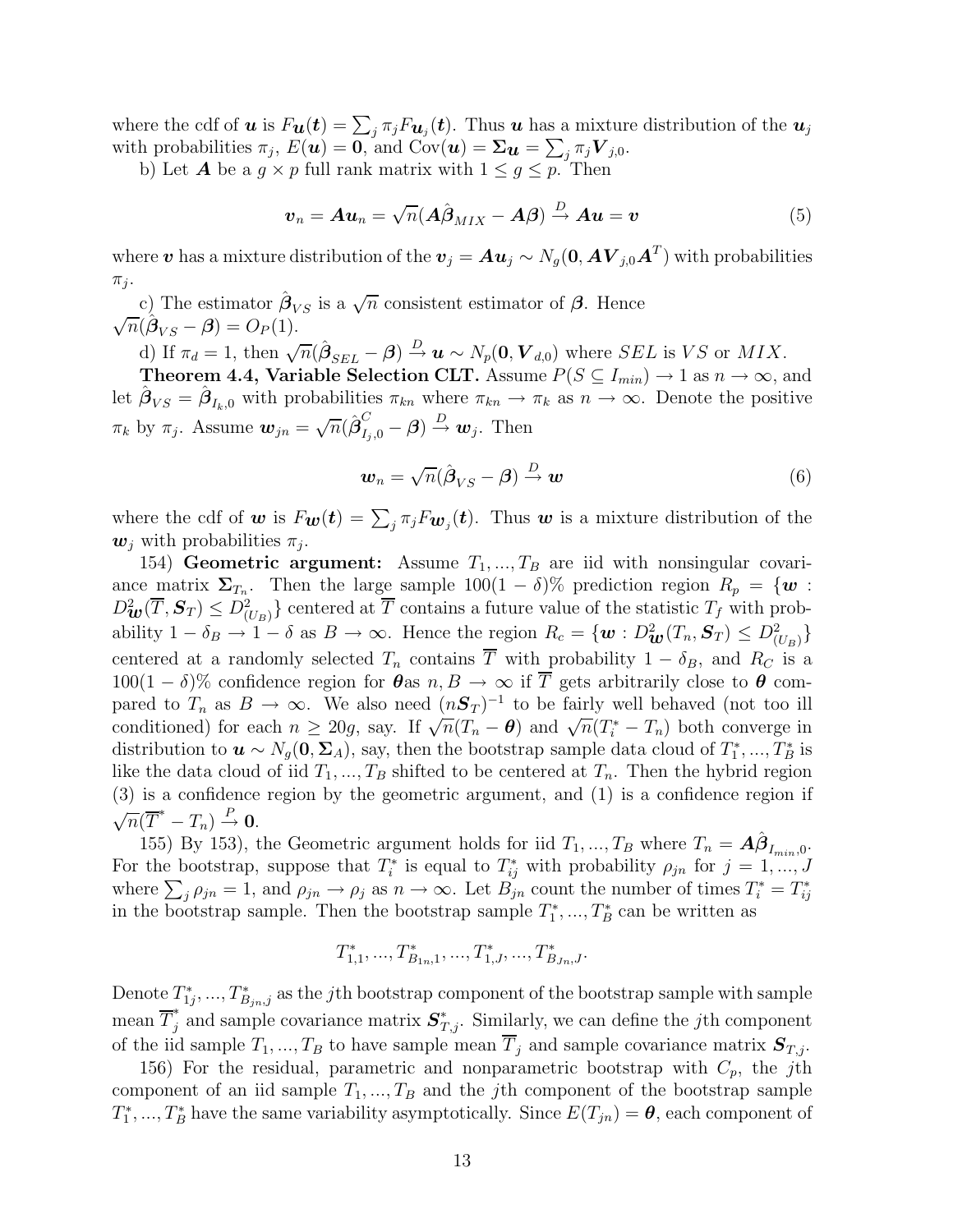the iid sample is centered at  $\theta$ . Since  $E(T^*_{jn}) = T_{jn} = A\hat{\beta}_{I_j,0}$ , the bootstrap components are centered at  $T_{in}$ . Geometrically, separating the component clouds so that they are no longer centered at one value makes the overall data cloud larger. Thus the variability of  $T_n^*$  $n_{n}^{*}$  is larger than that of  $T_{n}$  for variable selection, asymptotically. Hence the prediction region applied to the bootstrap sample is slightly larger than the prediction region applied to the iid sample, asymptotically (we want  $n \ge 20p$ ). Hence cutoff  $\hat{D}_{1,1-\delta}^2 = D_{(U_B)}^2$  gives coverage close to or higher than the nominal coverage for confidence regions (1) and (3), using the geometric argument. The deviation  $T_i^* - T_n$  tends to be larger in magnitude than the deviations  $\overline{T}^* - \theta$ ,  $T_n - \theta$ , and  $T_i^* - \overline{T}^*$ . Hence the cutoff  $\hat{D}_{2,1-\delta}^2 = D_{(U_B,T)}^2$  tends to be larger than  $D^2_{(U_B)}$ , and region (2) tends to have higher coverage than region (3) for a mixture distribution.

## Lasso, Lasso Variable Selection, Ridge Regression, Elastic Net

157) Let  $\mathbf{x}_i^T = (1 \ \mathbf{u}_i^T)$ . It is often convenient to use the centered response  $\mathbf{Z} = \mathbf{Y} - \overline{\mathbf{Y}}$ where  $\overline{Y} = \overline{Y}1$ , and the  $n \times (p-1)$  matrix of standardized nontrivial predictors  $W =$  $\sum_{i=1}^{n} W_{ij} = 0$  and  $\sum_{i=1}^{n} W_{ij}^2 = n$ . Then the sample correlation matrix of the nontrivial  $(W_{ij})$ . For  $j = 1, ..., p-1$ , let  $W_{ij}$  denote the  $(j + 1)$ th variable standardized so that predictors  $u_i$  is

$$
\boldsymbol{R} \boldsymbol{u} = \frac{\boldsymbol{W}^T \boldsymbol{W}}{n}
$$

.

Then regression through the origin is used for the model  $\mathbf{Z} = \mathbf{W}\boldsymbol{\eta} + \boldsymbol{\epsilon}$  where the vector of fitted values  $\hat{\boldsymbol{Y}} = \overline{\boldsymbol{Y}} + \hat{\boldsymbol{Z}}$ . Thus the centered response  $Z_i = Y_i - \overline{Y}$  and  $\hat{Y}_i = \hat{Z}_i + \overline{Y}$ . Then  $\hat{\eta}$  does not depend on the units of measurement of the predictors. Linear combinations of the  $u_i$  can be written as linear combinations of the  $x_i$ , hence  $\hat{\beta}$  can be found from  $\hat{\eta}$ .

158) Consider choosing  $\hat{\eta}$  to minimize the criterion

$$
Q(\boldsymbol{\eta}) = (\boldsymbol{Z} - \boldsymbol{W}\boldsymbol{\eta})^T (\boldsymbol{Z} - \boldsymbol{W}\boldsymbol{\eta}) + \lambda_{1,n} \sum_{i=1}^{p-1} |\eta_i|^j
$$
(7)

where  $\lambda_{1,n} \geq 0$ , and  $j > 0$  are known constants. Then  $j = 2$  corresponds to ridge regression, and  $j = 1$  corresponds to lasso. In the literature,  $Q(\eta)/c$  is often used, where  $c = 2, n$ , or 2n are common. The residual sum of squares  $RSS(\boldsymbol{\eta}) = (\boldsymbol{Z} - \boldsymbol{W}\boldsymbol{\eta})^T(\boldsymbol{Z} - \boldsymbol{\eta})$  $(\mathbf{W}\boldsymbol{\eta})$ , and  $\lambda_{1,n} = 0$  corresponds to the OLS estimator  $\hat{\boldsymbol{\eta}}_{OLS} = (\mathbf{W}^T\mathbf{W})^{-1}\mathbf{W}^T\mathbf{Z}$ .

Lasso and ridge regression use a maximum value  $\lambda_M$  of  $\lambda$  and a grid of  $M$   $\lambda$  values  $0 \leq \lambda_1 < \lambda_2 < \cdots < \lambda_{M-1} < \lambda_M$ . For lasso,  $\lambda_M$  is the smallest value of  $\lambda$  such that  $\hat{\boldsymbol{\eta}}_{\lambda_M} = \boldsymbol{0}.$  Hence  $\hat{\boldsymbol{\eta}}_{\lambda_i} \neq \boldsymbol{0}$  for  $i < M$ .

The elastic net estimator  $\hat{\eta}_{EN}$  minimizes

$$
Q_{EN}(\boldsymbol{\eta}) = RSS(\boldsymbol{\eta}) + \lambda_1 \|\boldsymbol{\eta}\|_2^2 + \lambda_2 \|\boldsymbol{\eta}\|_1
$$
\n(8)

where  $\lambda_1 = (1 - \alpha)\lambda_{1,n}$  and  $\lambda_2 = 2\alpha\lambda_{1,n}$  with  $0 \leq \alpha \leq 1$ .

159) Assume that the sample correlation matrix  $\boldsymbol{R}_{\boldsymbol{u}} = \frac{\boldsymbol{W}^T \boldsymbol{W}}{n} \stackrel{P}{\to} \boldsymbol{V}^{-1}$  where  $\boldsymbol{V}^{-1} =$  $\rho_u$ , the population correlation matrix of the nontrivial predictors  $u_i$ , if the  $u_i$  are a random sample from a population. If  $\lambda_{1,n}/n \to 0$  then

$$
\frac{\boldsymbol{W}^T\boldsymbol{W} + \lambda_{1,n}\boldsymbol{I}_{p-1}}{n} \stackrel{P}{\to} \boldsymbol{V}^{-1}, \text{ and } n(\boldsymbol{W}^T\boldsymbol{W} + \lambda_{1,n}\boldsymbol{I}_{p-1})^{-1} \stackrel{P}{\to} \boldsymbol{V}.
$$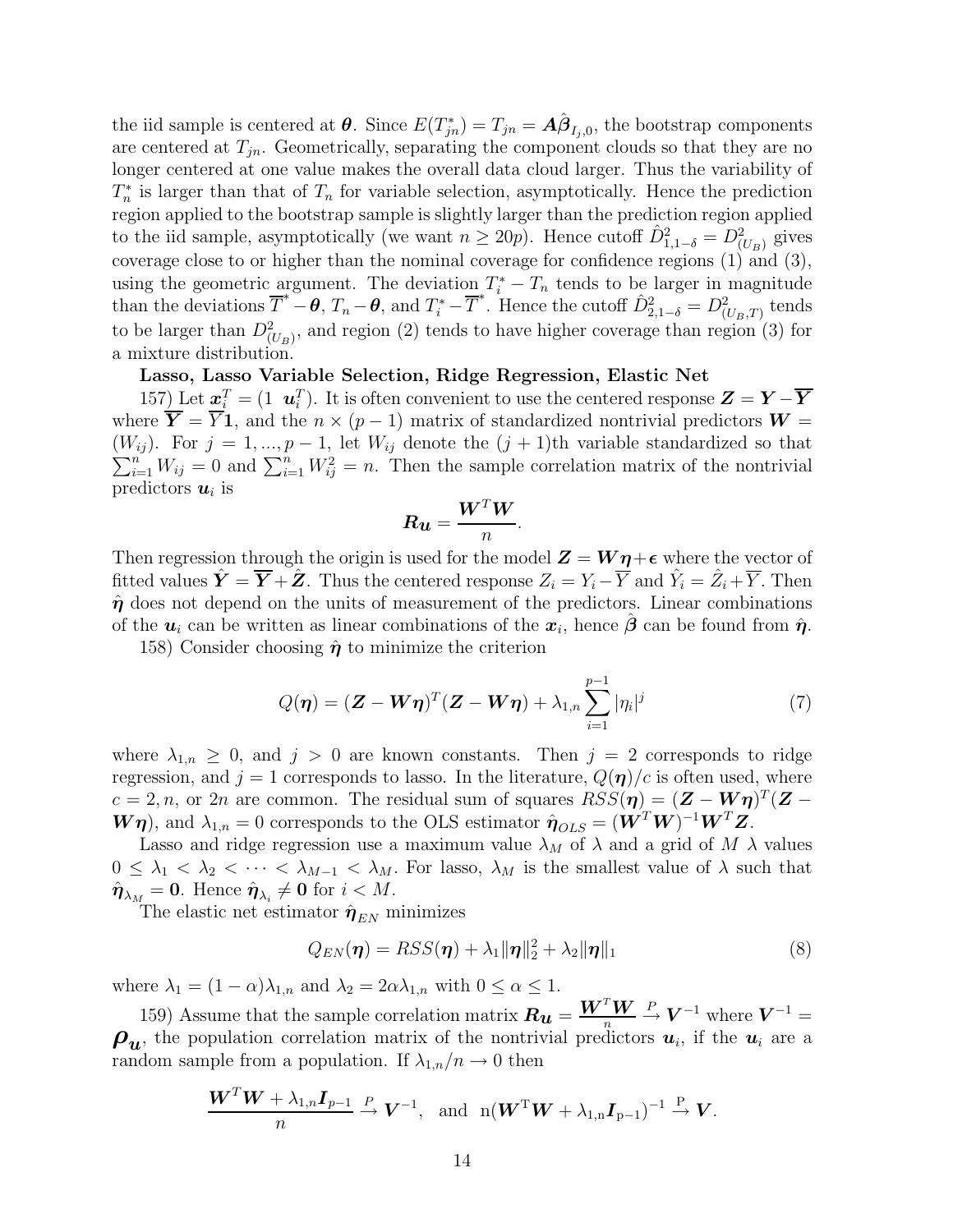Let  $\boldsymbol{H} = \boldsymbol{W}(\boldsymbol{W}^T\boldsymbol{W})^{-1}\boldsymbol{W}^T = (h_{ij})$ . By the OLS CLT,  $\sqrt{n}(\hat{\boldsymbol{\eta}}_{OLS} - \boldsymbol{\eta}) \overset{D}{\rightarrow} N_{p-1}(\boldsymbol{0}, \sigma^2\boldsymbol{V})$ . 160) For ridge regression,  $\hat{\pmb{\eta}}_R =$ 

$$
(\boldsymbol{W}^T \boldsymbol{W} + \lambda_{1,n} \boldsymbol{I}_{p-1})^{-1} \boldsymbol{W}^T \boldsymbol{Z} = (\boldsymbol{W}^T \boldsymbol{W} + \lambda_{1,n} \boldsymbol{I}_{p-1})^{-1} \boldsymbol{W}^T \boldsymbol{W} (\boldsymbol{W}^T \boldsymbol{W})^{-1} \boldsymbol{W}^T \boldsymbol{Z}
$$
  
\n
$$
= (\boldsymbol{W}^T \boldsymbol{W} + \lambda_{1,n} \boldsymbol{I}_{p-1})^{-1} \boldsymbol{W}^T \boldsymbol{W} \hat{\boldsymbol{\eta}}_{OLS} = \boldsymbol{A}_n \hat{\boldsymbol{\eta}}_{OLS} =
$$
  
\n
$$
[\boldsymbol{I}_{p-1} - \lambda_{1,n} (\boldsymbol{W}^T \boldsymbol{W} + \lambda_{1,n} \boldsymbol{I}_{p-1})^{-1}] \hat{\boldsymbol{\eta}}_{OLS} = \boldsymbol{B}_n \hat{\boldsymbol{\eta}}_{OLS} =
$$
  
\n
$$
\hat{\boldsymbol{\eta}}_{OLS} - \frac{\lambda_{1n}}{n} n (\boldsymbol{W}^T \boldsymbol{W} + \lambda_{1,n} \boldsymbol{I}_{p-1})^{-1} \hat{\boldsymbol{\eta}}_{OLS}
$$

since  $A_n - B_n = 0$ .

For the lasso estimator  $\hat{\eta}_L$ :

$$
\frac{-1}{n}\boldsymbol{W}^T(\boldsymbol{Z}-\boldsymbol{W}\hat{\boldsymbol{\eta}}_L)+\frac{\lambda_{1,n}}{2n}\boldsymbol{s}_n=\boldsymbol{0} \ \ \text{or} \ \ -\boldsymbol{W}^T(\boldsymbol{Z}-\boldsymbol{W}\hat{\boldsymbol{\eta}}_L)+\frac{\lambda_{1,n}}{2}\boldsymbol{s}_n=\boldsymbol{0}
$$

where  $s_{in} \in [-1,1]$  and  $s_{in} = \text{sign}(\hat{\eta}_{i,L})$  if  $\hat{\eta}_{i,L} \neq 0$ . Here  $\text{sign}(\eta_i) = 1$  if  $\eta_i > 1$  and  $sign(\eta_i) = -1$  if  $\eta_i < 1$ . Note that  $s_n = s_{n,\hat{\boldsymbol{\eta}}_L}$  depends on  $\hat{\boldsymbol{\eta}}_L$ . Thus  $\hat{\boldsymbol{\eta}}_L$ 

$$
= (\mathbf{W}^T \mathbf{W})^{-1} \mathbf{W}^T \mathbf{Z} - \frac{\lambda_{1,n}}{2n} n(\mathbf{W}^T \mathbf{W})^{-1} \mathbf{s}_n = \hat{\boldsymbol{\eta}}_{OLS} - \frac{\lambda_{1,n}}{2n} n(\mathbf{W}^T \mathbf{W})^{-1} \mathbf{s}_n.
$$

By standard Karush-Kuhn-Tucker (KKT) conditions for convex optimality for the elastic net,  $\hat{\eta}_{EN}$  is optimal if

$$
2\mathbf{W}^T \mathbf{W} \hat{\boldsymbol{\eta}}_{EN} - 2\mathbf{W}^T \mathbf{Z} + 2\lambda_1 \hat{\boldsymbol{\eta}}_{EN} + \lambda_2 \mathbf{s}_n = 0, \text{ or}
$$

$$
(\mathbf{W}^T \mathbf{W} + \lambda_1 \mathbf{I}_{p-1}) \hat{\boldsymbol{\eta}}_{EN} = \mathbf{W}^T \mathbf{Z} - \frac{\lambda_2}{2} \mathbf{s}_n, \text{ or}
$$

$$
\hat{\boldsymbol{\eta}}_{EN} = \hat{\boldsymbol{\eta}}_R - n(\mathbf{W}^T \mathbf{W} + \lambda_1 \mathbf{I}_{p-1})^{-1} \frac{\lambda_2}{2n} \mathbf{s}_n.
$$
(9)

Hence

$$
\hat{\boldsymbol{\eta}}_{EN} = \hat{\boldsymbol{\eta}}_{OLS} - \frac{\lambda_1}{n} n(\boldsymbol{W}^T \boldsymbol{W} + \lambda_1 \boldsymbol{I}_{p-1})^{-1} \hat{\boldsymbol{\eta}}_{OLS} - \frac{\lambda_2}{2n} n(\boldsymbol{W}^T \boldsymbol{W} + \lambda_1 \boldsymbol{I}_{p-1})^{-1} \boldsymbol{s}_n
$$

$$
= \hat{\boldsymbol{\eta}}_{OLS} - n(\boldsymbol{W}^T \boldsymbol{W} + \lambda_1 \boldsymbol{I}_{p-1})^{-1} \left[ \frac{\lambda_1}{n} \hat{\boldsymbol{\eta}}_{OLS} + \frac{\lambda_2}{2n} \boldsymbol{s}_n \right].
$$

Note that if  $\hat{\lambda}_{1,n}/\sqrt{n} \stackrel{P}{\rightarrow} \tau$  and  $\hat{\alpha} \stackrel{P}{\rightarrow} \psi$ , then  $\hat{\lambda}_1/\sqrt{n} \stackrel{P}{\rightarrow} (1-\psi)\tau$  and  $\hat{\lambda}_2/\sqrt{n} \stackrel{P}{\rightarrow} 2\psi\tau$ . Under these conditions,

$$
\sqrt{n}(\hat{\boldsymbol{\eta}}_{EN}-\boldsymbol{\eta})=\sqrt{n}(\hat{\boldsymbol{\eta}}_{OLS}-\boldsymbol{\eta})-n(\boldsymbol{W}^T\boldsymbol{W}+\hat{\lambda}_1\boldsymbol{I}_{p-1})^{-1}\ [\frac{\hat{\lambda}_1}{\sqrt{n}}\hat{\boldsymbol{\eta}}_{OLS}+\frac{\hat{\lambda}_2}{2\sqrt{n}}\boldsymbol{s}_n].
$$

161) The following theorem shows the elastic net, lasso, and ridge regression are asymptotically equivalent to the OLS full model if  $\hat{\lambda}_{1,n}/\sqrt{n} \stackrel{P}{\to} 0$ . Let  $\hat{\pmb{\eta}}_A$  be  $\hat{\pmb{\eta}}_{EN}, \hat{\pmb{\eta}}_L$ , or  $\hat{\eta}_R$ . Note that c) follows from b) if  $\psi = 0$ , and d) follows from b) (using  $2\hat{\lambda}_{1,n}/\sqrt{n} \stackrel{P}{\rightarrow} 2\tau$ ) if  $\psi = 1$ . Recall that we are assuming that p is fixed.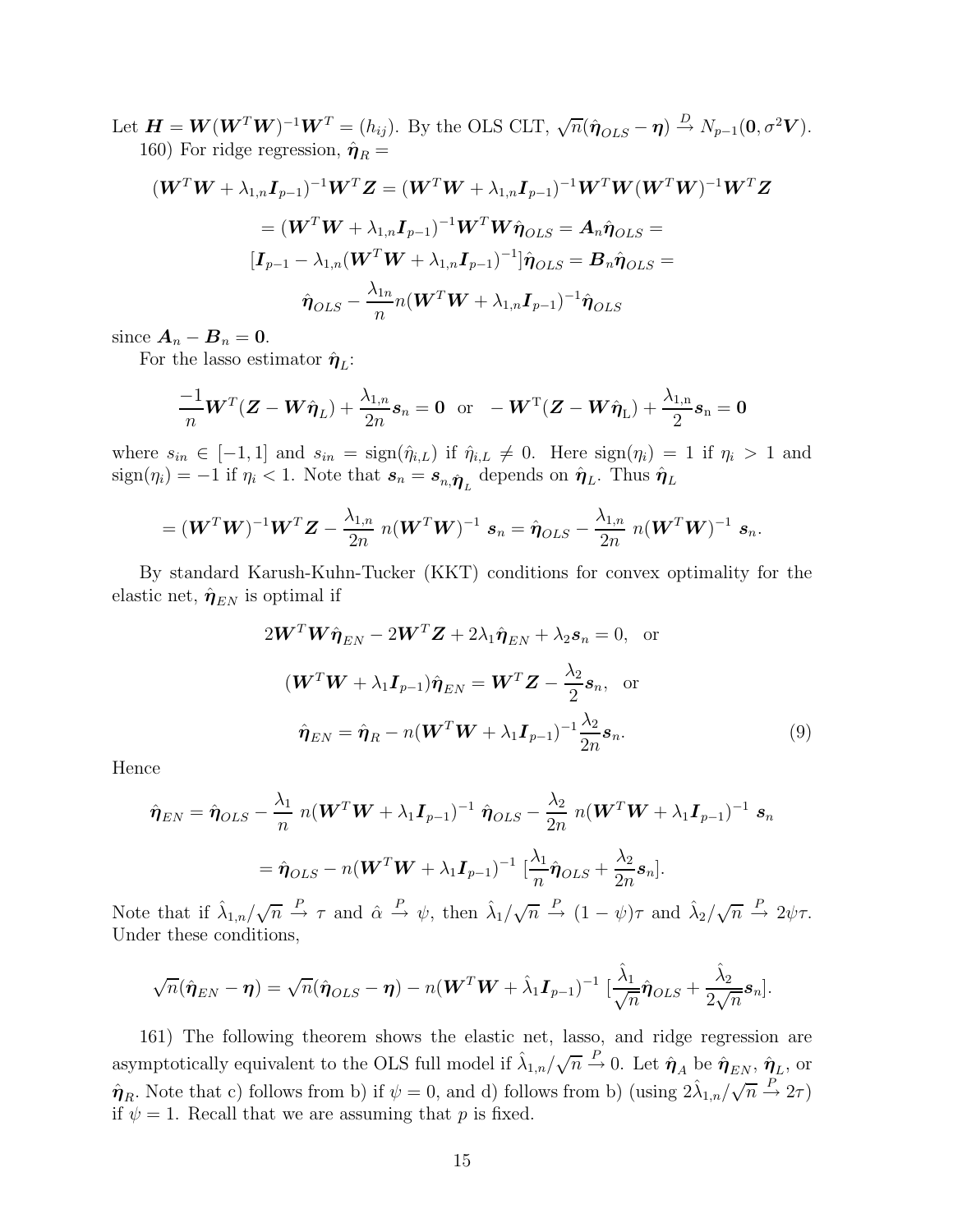RR CLT, Lasso CLT, EN CLT: Assume that the conditions of the OLS CLT hold for the model  $\mathbf{Z} = \mathbf{W}\boldsymbol{\eta} + \boldsymbol{e}$ .

a) If  $\hat{\lambda}_{1,n}/\sqrt{n} \stackrel{P}{\rightarrow} 0$ , then

$$
\sqrt{n}(\hat{\boldsymbol{\eta}}_A - \boldsymbol{\eta}) \xrightarrow{D} N_{p-1}(\mathbf{0}, \sigma^2 \mathbf{V}).
$$
  
b) If  $\hat{\lambda}_{1,n}/\sqrt{n} \xrightarrow{P} \tau \ge 0$ ,  $\hat{\alpha} \xrightarrow{P} \psi \in [0, 1]$ , and  $\mathbf{s}_n \xrightarrow{P} \mathbf{s} = \mathbf{s}_{\boldsymbol{\eta}}$ , then  

$$
\sqrt{n}(\hat{\boldsymbol{\eta}}_{EN} - \boldsymbol{\eta}) \xrightarrow{D} N_{p-1} \left( -\mathbf{V}[(1-\psi)\tau \boldsymbol{\eta} + \psi \tau \mathbf{s}], \sigma^2 \mathbf{V} \right).
$$

c) If  $\hat{\lambda}_{1,n}/\sqrt{n} \stackrel{P}{\rightarrow} \tau \geq 0$ , then

$$
\sqrt{n}(\hat{\boldsymbol{\eta}}_R-\boldsymbol{\eta})\stackrel{D}{\rightarrow}N_{p-1}(-\tau\boldsymbol{V}\boldsymbol{\eta},\sigma^2\boldsymbol{V}).
$$

d) If  $\hat{\lambda}_{1,n}/\sqrt{n} \stackrel{P}{\rightarrow} \tau \geq 0$  and  $s_n \stackrel{P}{\rightarrow} s = s_{\eta}$ , then

$$
\sqrt{n}(\hat{\boldsymbol{\eta}}_L-\boldsymbol{\eta})\overset{D}{\rightarrow}N_{p-1}\left(\frac{-\tau}{2}\boldsymbol{V}\boldsymbol{s},\sigma^2\boldsymbol{V}\right).
$$

162) Usually  $\hat{\lambda}_{1,n}$  is selected using a criterion such as k-fold CV or GCV. It is not clear whether  $\hat{\lambda}_{1,n} = o(n)$ . For the elastic net and lasso,  $\lambda_M/n$  does not go to zero as  $n \to \infty$  since  $\hat{\eta} = 0$  is not a consistent estimator. Hence  $\lambda_M$  is likely proportional to n, and using  $\lambda_i = i\lambda_M/M$  for  $i = 1, ..., M$  will not produce a consistent estimator.

163) Lasso and elastic net can be regarded as methods for variable selection: often some of the  $\hat{\beta}_i = 0$ . Let the **active set** be the set of  $x_i$  that have nonzero  $\hat{\beta}_i$ . The relaxed lasso estimator is OLS applied to the lasso active set while the relaxed elastic net estimator is OLS applied to the elastic net active set. If  $\hat{\lambda}_{1n}/\sqrt{n} \rightarrow \tau > 0$ , then lasso tends to have at least one  $\hat{\beta}_j = 0$  for large n. Lasso may not be  $\sqrt{n}$  consistent if lasso selects S with high probability, but then relaxed lasso tends to be  $\sqrt{n}$  consistent.

Let  $I_{min}$  be the lasso or elastic net active set. Expect relaxed lasso and relaxed elastic net perform better than lasso and elastic net unless  $(\boldsymbol{X}_{I_{min}}^T \boldsymbol{X}_{I_{min}})^{-1}$  is ill conditioned.

If  $P(S \subseteq I) \to 1$  as  $n \to \infty$ , then relaxed lasso and relaxed elastic net have a CLT given by 153).

## MREG

164) The multivariate linear regression model

$$
\bm{y}_i = \bm{B}^T\bm{x}_i + \bm{\epsilon}_i
$$

for  $i = 1, ..., n$  has  $m \geq 2$  response variables  $Y_1, ..., Y_m$  and p predictor variables  $x_1, x_2, ..., x_p$ where  $x_1 \equiv 1$  is the trivial predictor. The *i*th case is  $(\boldsymbol{x}_i^T, \boldsymbol{y}_i^T) = (1, x_{i2}, ..., x_{ip}, Y_{i1}, ..., Y_{im})$ where the 1 could be omitted. The model is written in matrix form as  $\mathbf{Z} = \mathbf{X}\mathbf{B} + \mathbf{E}$  where the matrices are defined below. The model has  $E(\epsilon_k) = 0$  and  $Cov(\epsilon_k) = \Sigma_{\epsilon} = (\sigma_{ij})$ for  $k = 1, ..., n$ . Also  $E(e_i) = \mathbf{0}$  while  $Cov(e_i, e_j) = \sigma_{ij} \mathbf{I}_n$  for  $i, j = 1, ..., m$  where  $\mathbf{I}_n$ is the  $n \times n$  identity matrix and  $e_i$  is defined below. Then the  $p \times m$  coefficient matrix  $\boldsymbol{B} = \begin{bmatrix} \beta_1 & \beta_2 & \dots & \beta_m \end{bmatrix}$  and the  $m \times m$  covariance matrix  $\Sigma_{\boldsymbol{\epsilon}}$  are to be estimated,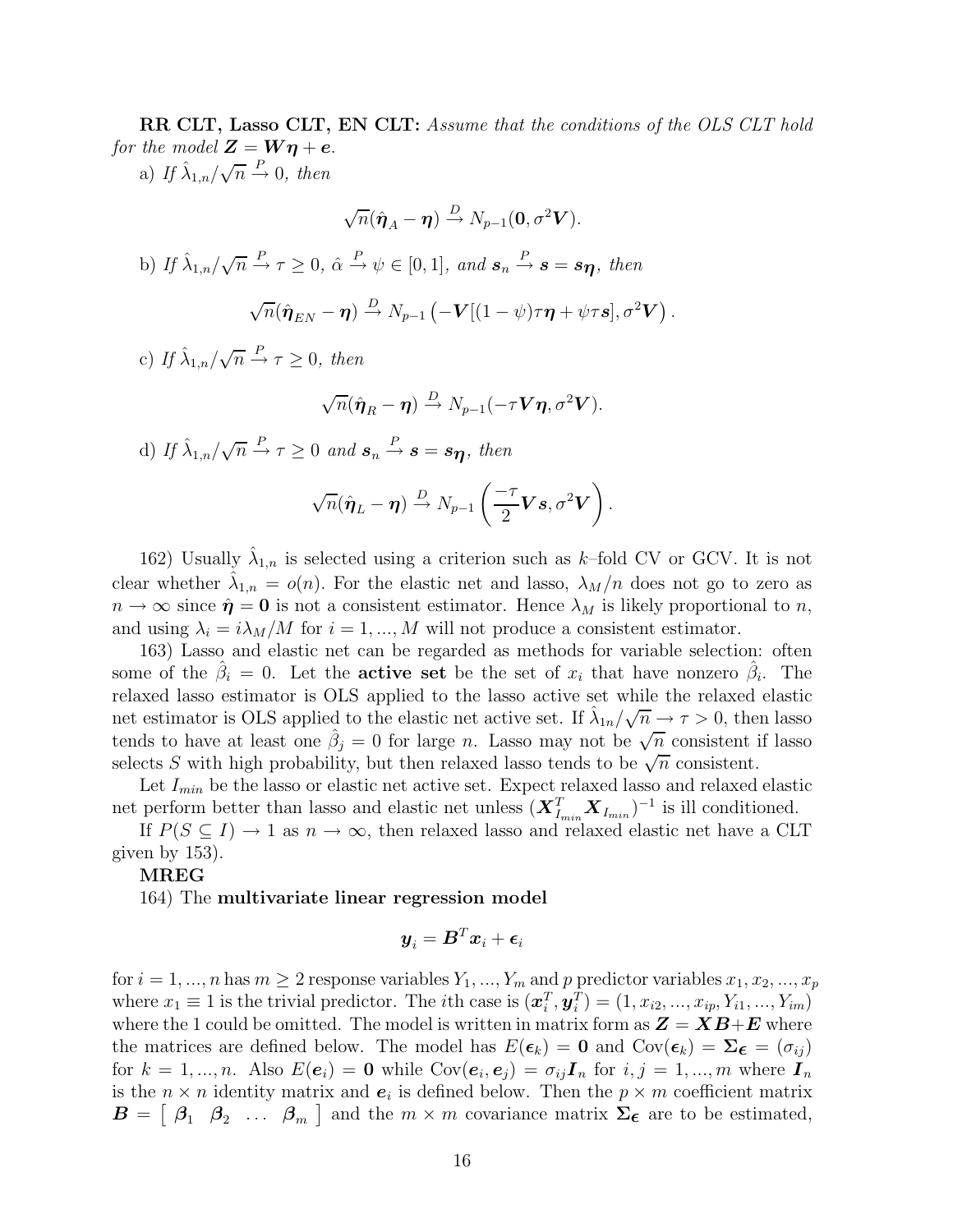and  $E(\mathbf{Z}) = \mathbf{X}\mathbf{B}$  while  $E(Y_{ij}) = \boldsymbol{x}_i^T \boldsymbol{\beta}_j$ . The  $\boldsymbol{\epsilon}_i$  are assumed to be iid. The data matrix  $W = [X \ Y]$  except usually the first column 1 of X is omitted. The  $n \times m$  matrix

$$
\mathbf{Z} = \begin{bmatrix} Y_{1,1} & Y_{1,2} & \dots & Y_{1,m} \\ Y_{2,1} & Y_{2,2} & \dots & Y_{2,m} \\ \vdots & \vdots & \ddots & \vdots \\ Y_{n,1} & Y_{n,2} & \dots & Y_{n,m} \end{bmatrix} = \begin{bmatrix} \mathbf{Y}_1 & \mathbf{Y}_2 & \dots & \mathbf{Y}_m \end{bmatrix} = \begin{bmatrix} \mathbf{y}_1^T \\ \vdots \\ \mathbf{y}_n^T \end{bmatrix}.
$$

The  $n \times p$  design matrix of predictor variables is

$$
\boldsymbol{X} = \begin{bmatrix} x_{1,1} & x_{1,2} & \dots & x_{1,p} \\ x_{2,1} & x_{2,2} & \dots & x_{2,p} \\ \vdots & \vdots & \ddots & \vdots \\ x_{n,1} & x_{n,2} & \dots & x_{n,p} \end{bmatrix} = \begin{bmatrix} \boldsymbol{v}_1 & \boldsymbol{v}_2 & \dots & \boldsymbol{v}_p \end{bmatrix} = \begin{bmatrix} \boldsymbol{x}_1^T \\ \vdots \\ \boldsymbol{x}_n^T \end{bmatrix}
$$

where  $v_1 = 1$ . The  $p \times m$  matrix

$$
\mathbf{B} = \begin{bmatrix} \beta_{1,1} & \beta_{1,2} & \dots & \beta_{1,m} \\ \beta_{2,1} & \beta_{2,2} & \dots & \beta_{2,m} \\ \vdots & \vdots & \ddots & \vdots \\ \beta_{p,1} & \beta_{p,2} & \dots & \beta_{p,m} \end{bmatrix} = \begin{bmatrix} \beta_1 & \beta_2 & \dots & \beta_m \end{bmatrix}.
$$

The  $n \times m$  matrix

$$
\boldsymbol{E} = \left[ \begin{array}{cccc} \epsilon_{1,1} & \epsilon_{1,2} & \ldots & \epsilon_{1,m} \\ \epsilon_{2,1} & \epsilon_{2,2} & \ldots & \epsilon_{2,m} \\ \vdots & \vdots & \ddots & \vdots \\ \epsilon_{n,1} & \epsilon_{n,2} & \ldots & \epsilon_{n,m} \end{array} \right] = \left[ \begin{array}{cccc} \boldsymbol{e}_1 & \boldsymbol{e}_2 & \ldots & \boldsymbol{e}_m \end{array} \right] = \left[ \begin{array}{c} \boldsymbol{\epsilon}_1^T \\ \vdots \\ \boldsymbol{\epsilon}_n^T \end{array} \right].
$$

Considering the *i*th row of  $\mathbf{Z}, \mathbf{X}$  and  $\mathbf{E}$  shows that  $\mathbf{y}_i^T = \mathbf{x}_i^T \mathbf{B} + \boldsymbol{\epsilon}_i^T$ .

165) We have changed notation for multiple linear regression, using  $e$  and  $\epsilon$  for errors and  $\hat{\epsilon}$ ,  $r$ , and  $\hat{\epsilon}_{ij}$  for residuals. For the *multiple linear regression model*,  $m = 1$  and

$$
Y_i = x_{i,1}\beta_1 + x_{i,2}\beta_2 + \dots + x_{i,p}\beta_p + e_i = \mathbf{x}_i^T \mathbf{\beta} + e_i
$$
 (10)

for  $i = 1, \ldots, n$ . In matrix notation, these n equations become  $Y = X\beta + e$ , where Y is an  $n \times 1$  vector of response variables,  $\bm{X}$  is an  $n \times p$  matrix of predictors,  $\bm{\beta}$  is a  $p \times 1$ vector of unknown coefficients, and  $e$  is an  $n \times 1$  vector of unknown errors.

166) Each response variable in a multivariate linear regression model follows a multiple linear regression model  $Y_j = X\beta_j + e_j$  for  $j = 1, ..., m$  where it is assumed that  $E(\mathbf{e}_j) = \mathbf{0}$  and  $Cov(\mathbf{e}_j) = \sigma_{jj} \mathbf{I}_n$ . Hence the errors corresponding to the jth response are uncorrelated with variance  $\sigma_j^2 = \sigma_{jj}$ . Notice that the same design matrix X of predictors is used for each of the m models, but the jth response variable vector  $\boldsymbol{Y}_j$ , coefficient vector  $\beta_i$  and error vector  $e_j$  change and thus depend on j.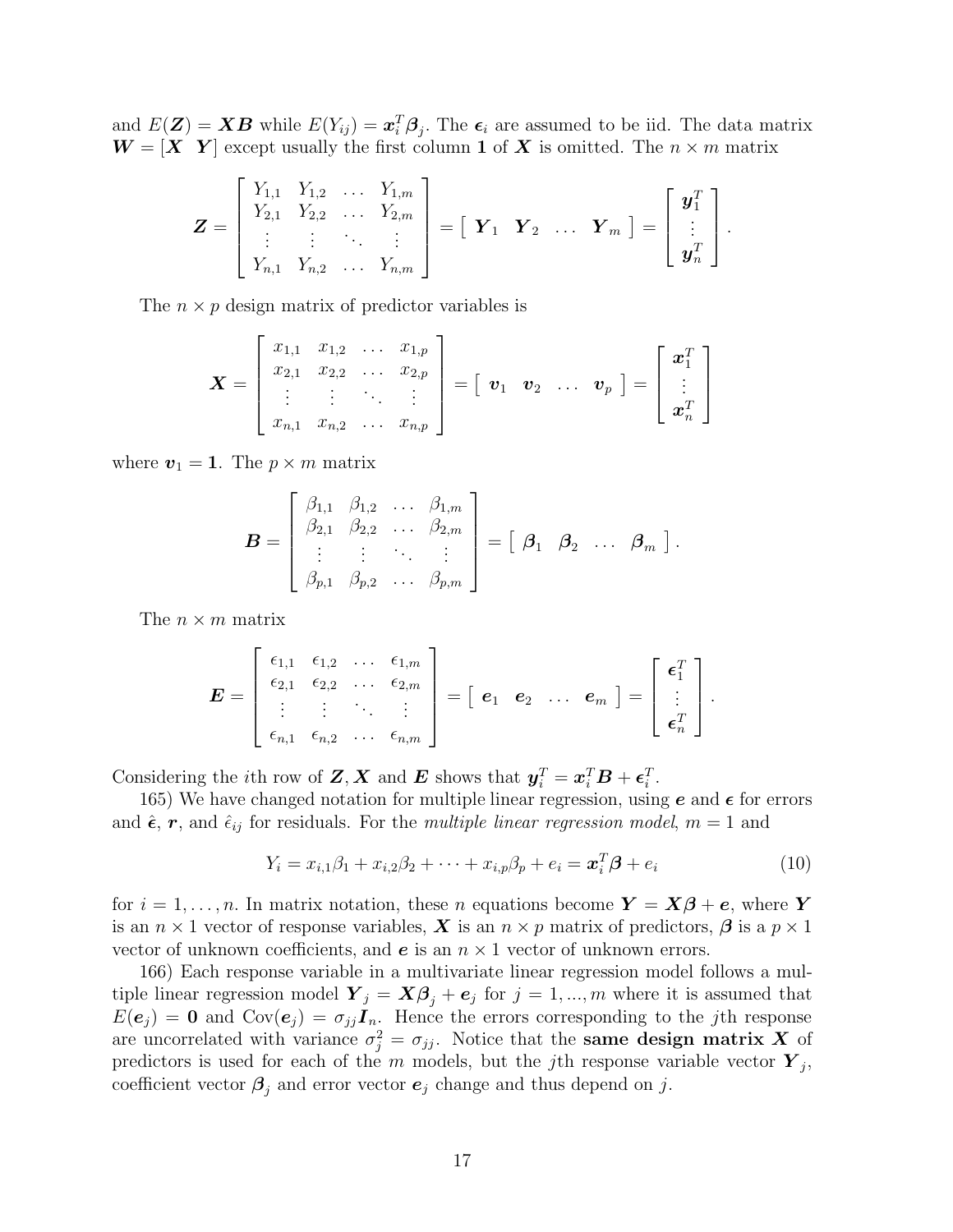Now consider the *i*th case  $(x_i^T, y_i^T)$  which corresponds to the *i*th row of Z and the ith row of  $X$ . Then

$$
\begin{bmatrix}\nY_{i1} = \beta_{11}x_{i1} + \dots + \beta_{p1}x_{ip} + \epsilon_{i1} = \boldsymbol{x}_i^T \boldsymbol{\beta}_1 + \epsilon_{i1} \\
Y_{i2} = \beta_{12}x_{i1} + \dots + \beta_{p2}x_{ip} + \epsilon_{i2} = \boldsymbol{x}_i^T \boldsymbol{\beta}_2 + \epsilon_{i2} \\
\vdots \\
Y_{im} = \beta_{1m}x_{i1} + \dots + \beta_{pm}x_{ip} + \epsilon_{im} = \boldsymbol{x}_i^T \boldsymbol{\beta}_m + \epsilon_{im}\n\end{bmatrix}
$$

or, suppressing the condition  $y_i|x_i$ , we have  $y_i = \mu_{x_i} + \epsilon_i = E(y_i) + \epsilon_i$  where

$$
E(\boldsymbol{y}_i) = \boldsymbol{\mu}_{\boldsymbol{\mathcal{X}}_i} = \boldsymbol{B}^T \boldsymbol{x}_i = \left[ \begin{array}{c} \boldsymbol{x}_i^T \boldsymbol{\beta}_1 \\ \boldsymbol{x}_i^T \boldsymbol{\beta}_2 \\ \vdots \\ \boldsymbol{x}_i^T \boldsymbol{\beta}_m \end{array} \right].
$$

167) The least squares estimators are

$$
\hat{\boldsymbol{B}} = (\boldsymbol{X}^T \boldsymbol{X})^{-1} \boldsymbol{X}^T \boldsymbol{Z} = \begin{bmatrix} \hat{\boldsymbol{\beta}}_1 & \hat{\boldsymbol{\beta}}_2 & \dots & \hat{\boldsymbol{\beta}}_m \end{bmatrix}.
$$

The predicted values or fitted values

$$
\hat{\mathbf{Z}} = \mathbf{X}\hat{\mathbf{B}} = \begin{bmatrix} \hat{\mathbf{Y}}_1 & \hat{\mathbf{Y}}_2 & \dots & \hat{\mathbf{Y}}_m \end{bmatrix}.
$$

The *residuals*  $\hat{\mathbf{E}} = \mathbf{Z} - \hat{\mathbf{Z}} = \mathbf{Z} - \mathbf{X}\hat{\mathbf{B}} =$ 

$$
\begin{bmatrix}\n\hat{\epsilon}_1^T \\
\hat{\epsilon}_2^T \\
\vdots \\
\hat{\epsilon}_n^T\n\end{bmatrix} = \begin{bmatrix}\n\boldsymbol{r}_1 & \boldsymbol{r}_2 & \dots & \boldsymbol{r}_m\n\end{bmatrix} = \begin{bmatrix}\n\hat{\epsilon}_{1,1} & \hat{\epsilon}_{1,2} & \dots & \hat{\epsilon}_{1,m} \\
\hat{\epsilon}_{2,1} & \hat{\epsilon}_{2,2} & \dots & \hat{\epsilon}_{2,m} \\
\vdots & \vdots & \ddots & \vdots \\
\hat{\epsilon}_{n,1} & \hat{\epsilon}_{n,2} & \dots & \hat{\epsilon}_{n,m}\n\end{bmatrix}.
$$

These quantities can be found from the  $m$  multiple linear regressions of  $Y_j$  on the predictors:  $\widehat{\boldsymbol{\beta}}_j = (\boldsymbol{X}^T\boldsymbol{X})^{-1}\boldsymbol{X}^T\boldsymbol{Y}_j, \ \widehat{\boldsymbol{Y}}_j = \boldsymbol{X}\widehat{\boldsymbol{\beta}}_j \ \text{and} \ \boldsymbol{r}_j = \boldsymbol{Y}_j - \hat{\boldsymbol{Y}}_j \ \text{for} \ j=1,...,m.$  Hence  $\hat{\epsilon}_{i,j} = Y_{i,j} - \hat{Y}_{i,j}$  where  $\hat{\boldsymbol{Y}}_j = (\hat{Y}_{1,j},...,\hat{Y}_{n,j})^T$ . Finally,  $\hat{\boldsymbol{\Sigma}}_{\boldsymbol{\epsilon},d} =$ 

$$
\frac{(\mathbf{Z}-\hat{\mathbf{Z}})^{T}(\mathbf{Z}-\hat{\mathbf{Z}})}{n-d} = \frac{(\mathbf{Z}-\mathbf{X}\hat{\mathbf{B}})^{T}(\mathbf{Z}-\mathbf{X}\hat{\mathbf{B}})}{n-d} = \frac{\hat{\mathbf{E}}^{T}\hat{\mathbf{E}}}{n-d} = \frac{1}{n-d}\sum_{i=1}^{n}\hat{\epsilon}_{i}\hat{\epsilon}_{i}^{T}.
$$

The choices  $d = 0$  and  $d = p$  are common. If  $d = 1$ , then  $\hat{\Sigma}_{\epsilon, d=1} = \mathbf{S}_r$ , the sample covariance matrix of the residual vectors  $\hat{\epsilon}_i$ , since the sample mean of the  $\hat{\epsilon}_i$  is 0. Let  $\hat{\Sigma}_{\epsilon} = \hat{\Sigma}_{\epsilon,p}$  be the unbiased estimator of  $\Sigma_{\epsilon}$ . Also,

$$
\hat{\Sigma}_{\boldsymbol{\epsilon},d} = (n-d)^{-1} \boldsymbol{Z}^T [\boldsymbol{I} - \boldsymbol{X} (\boldsymbol{X}^T \boldsymbol{X})^{-1} \boldsymbol{X}] \boldsymbol{Z},
$$

and

$$
\hat{\mathbf{E}} = [\mathbf{I} - \mathbf{X} (\mathbf{X}^T \mathbf{X})^{-1} \mathbf{X} ] \mathbf{Z}.
$$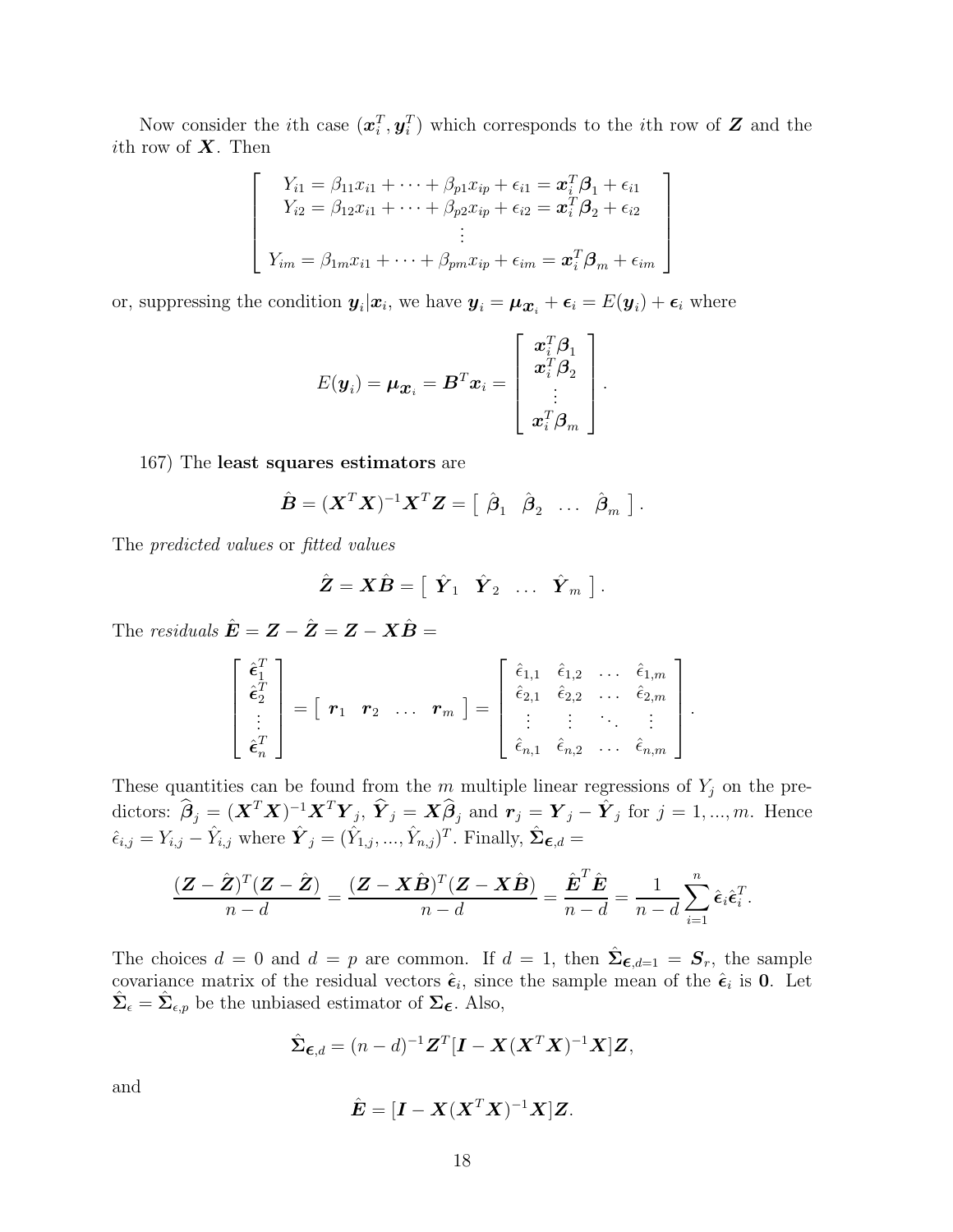168) Theorem: Suppose X has full rank  $p < n$  and the covariance structure of 164) holds. Then  $E(\hat{\boldsymbol{B}}) = \hat{\boldsymbol{B}}$  so  $E(\hat{\boldsymbol{\beta}}_j) = \boldsymbol{\beta}_j$ ,  $Cov(\hat{\boldsymbol{\beta}}_j, \hat{\boldsymbol{\beta}}_k) = \sigma_{jk}(\boldsymbol{X}^T\boldsymbol{X})^{-1}$  for  $j, k = 1, ..., p$ . Also  $\hat{\boldsymbol{E}}$  and  $\hat{\boldsymbol{B}}$  are uncorrelated,  $E(\hat{\boldsymbol{E}}) = \boldsymbol{0}$  and

$$
E(\hat{\Sigma}_{\epsilon}) = E\left(\frac{\hat{\boldsymbol{E}}^T \hat{\boldsymbol{E}}}{n-p}\right) = \Sigma_{\epsilon}.
$$

Also,  $\hat{\Sigma}_{\epsilon}$  is a  $\sqrt{n}$  consistent estimator of  $\Sigma_{\epsilon}$  under mild regularity conditions.

169) A response plot for the j<sup>th</sup> response variable is a plot of the fitted values  $Y_{ij}$ versus the response  $Y_{ij}$ . The identity line with slope one and zero intercept is added to the plot as a visual aid. A residual plot corresponding to the jth response variable is a plot of  $\hat{Y}_{ij}$  versus  $r_{ij}$  where  $i = 1, ..., n$ . Make the m response and residual plots for any multivariate linear regression. For each response variable  $Y_{ij}$ , the response and residual plots behave just as they do for MLR.

170) Let the observed multivariate data  $w_i$  for  $i = 1, ..., n$  be collected in an  $n \times$ p matrix **W** with n rows  $\mathbf{w}_1^T, ..., \mathbf{w}_n^T$ . Let the  $p \times 1$  column vector  $T = T(\mathbf{W})$  be a multivariate location estimator, and let the  $p \times p$  symmetric positive definite matrix  $C = C(W)$  be a dispersion estimator such as the sample covariance matrix. The *i*th squared Mahalanobis distance is

$$
D_i^2 = D_i^2(T, \mathbf{C}) = D_{\mathbf{W}_i}^2(T, \mathbf{C}) = (\mathbf{w}_i - T)^T \mathbf{C}^{-1} (\mathbf{w}_i - T)
$$

for each point  $w_i$ .

171) The classical Mahalanobis distance corresponds to the sample mean and sample covariance matrix

$$
T = \overline{\boldsymbol{W}} = \frac{1}{n} \sum_{i=1}^{n} \boldsymbol{w}_i, \text{ and } \boldsymbol{C} = \boldsymbol{S} = \frac{1}{n-1} \sum_{i=1}^{n} (\boldsymbol{w}_i - \overline{\boldsymbol{W}}) (\boldsymbol{w}_i - \overline{\boldsymbol{W}})^T
$$

and will be denoted by  $MD_i$ . When T and C are estimators other than the sample mean and covariance,  $D_i = \sqrt{D_i^2}$  will sometimes be denoted by  $RD_i$ . Then the DD plot is a plot of the classical Mahalanobis distances  $MD_i$  versus robust Mahalanobis distances  $RD_i$ . The identity line is added as a visual aid. If n is large and the  $w_i$  are iid  $N_p(\mu, \Sigma)$ , then the data will cluster tightly about the identity line. Tight clustering about a line through the origin that is not the identity line suggests that the  $w_i$  are iid from an elliptically contoured distribution that is not multivariate normal.

172) A large sample  $(1-\delta)100\%$  prediction region is a set  $\mathcal{A}_n$  such that  $P(\mathbf{y}_f \in \mathcal{A}_n) \to$  $1 - \delta$  as  $n \to \infty$ , and is asymptotically optimal if the volume of the region converges in probability to the volume of the population minimum volume covering region.

173) For multivariate linear regression, the classical large sample  $100(1 - \delta)$ % prediction region for a future value  $\bm{y}_f$  given  $\bm{x}_f$  and past data  $(\bm{x}_1, \bm{y}_i), ..., (\bm{x}_n, \bm{y}_n)$  is  $\{y: D_y^2(\hat{y}_f, \hat{\Sigma}_{\boldsymbol{\epsilon}}) \leq \chi^2_{m,1-\delta}\}\$ and does not work well unless the  $\boldsymbol{\epsilon}_i$  are iid  $N_m(0, \Sigma_{\boldsymbol{\epsilon}}).$ 

174) Let  $q_n = \min(1 - \delta + 0.05, 1 - \delta + m/n)$  for  $\delta > 0.1$  and

$$
q_n = \min(1 - \delta/2, 1 - \delta + 10\delta m/n), \text{ otherwise.}
$$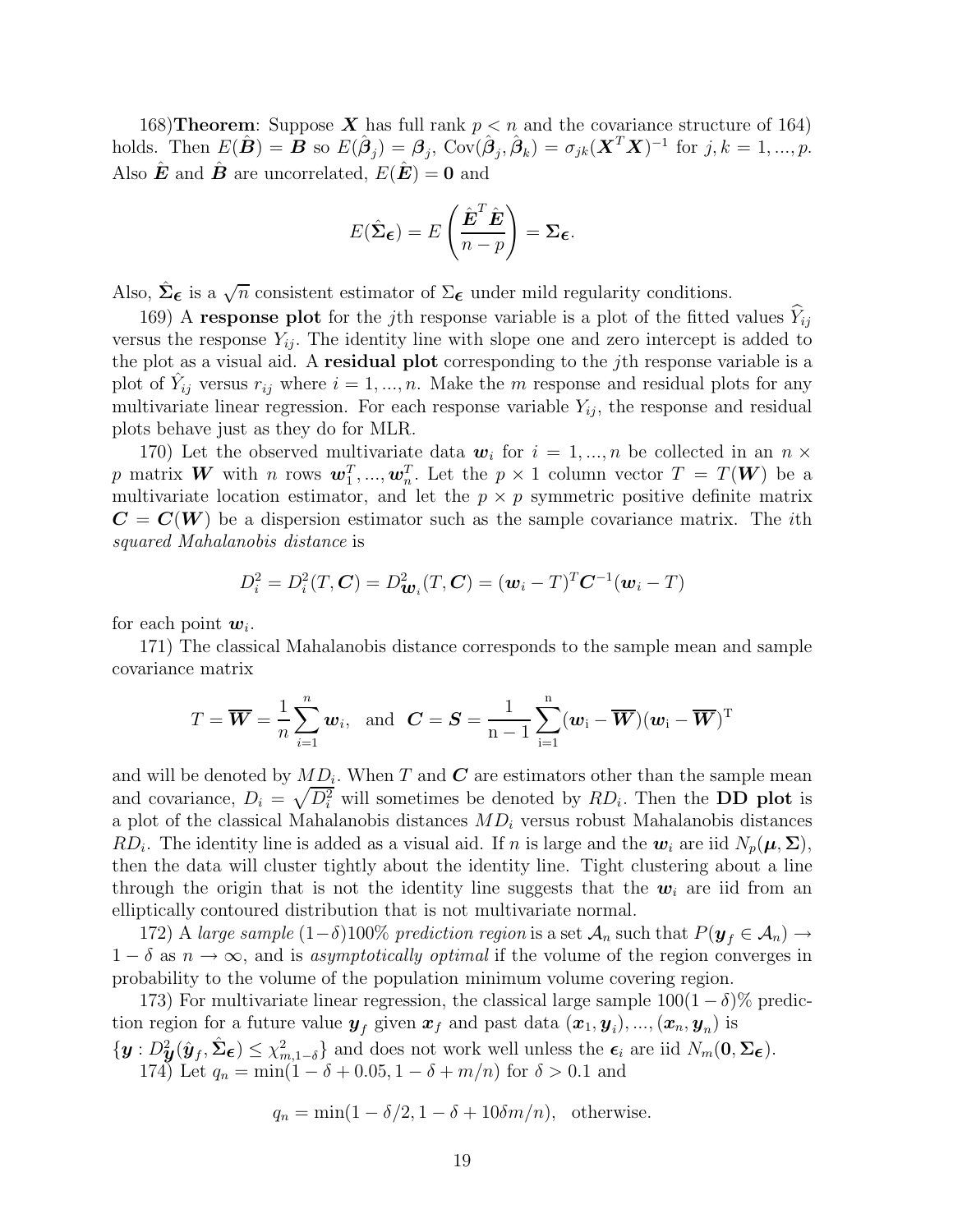If  $q_n < 1 - \delta + 0.001$ , set  $q_n = 1 - \delta$ . Let  $\hat{\mathbf{z}}_i = \hat{\mathbf{y}}_f + \hat{\boldsymbol{\epsilon}}_i$  for  $i = 1, ..., n$ . The large sample nonparametric prediction region that works for a large class of error vector distributions is  $\{y : D^2_{\mathbf{y}}(\hat{\mathbf{y}}_f, \mathbf{S}_r) \leq D^2_{(U_n)}\}$  where  $D_{(U_n)}$  is the  $q_n$ th sample quantile of the  $D_i =$  $D_{\hat{\mathcal{Z}}_i}(\hat{\pmb{y}}_f, \pmb{S}_r) = D_{\hat{\mathbf{c}}_i}(\pmb{0}, \pmb{S}_r)$ . In the DD plot, the cases to the left of the vertical line  $MD = D_{(U_n)}$  correspond to  $y_i$  that are in their nonparametric prediction region when  $x_f = x_i$ . Hence  $100q_n\%$  of the training data are in their prediction region, and  $100q_n\% \to$  $100(1 - \delta)\%$  as  $n \to \infty$ .

175) Consider testing a linear hypothesis  $H_0$ :  $\boldsymbol{LB}=0$  versus

 $H_1: \bm{LB}\neq \bm{0} \textrm{ where } \bm{L} \textrm{ is a full rank } r\times p \textrm{ matrix.} \textrm{ Let } \bm{H} = \hat{\bm{B}}^T \bm{L}^T [\bm{L}(\bm{X}^T\bm{X})^{-1}\bm{L}^T]^{-1}\bm{L}\hat{\bm{B}}.$ The error or residual sum of squares and cross products matrix is

$$
\boldsymbol{W}_e = (\boldsymbol{Z} - \hat{\boldsymbol{Z}})^T (\boldsymbol{Z} - \hat{\boldsymbol{Z}}) = \boldsymbol{Z}^T \boldsymbol{Z} - \boldsymbol{Z}^T \boldsymbol{X} \hat{\boldsymbol{B}} = \boldsymbol{Z}^T [\boldsymbol{I}_n - \boldsymbol{X} (\boldsymbol{X}^T \boldsymbol{X})^{-1} \boldsymbol{X}^T] \boldsymbol{Z}.
$$

Note that  $\boldsymbol{W}_e = \hat{\boldsymbol{E}}^T \hat{\boldsymbol{E}}$  and  $\boldsymbol{W}_e/(n-p) = \hat{\boldsymbol{\Sigma}}_{\boldsymbol{\epsilon}}$ .

176) Let  $\lambda_1 \geq \lambda_2 \geq \cdots \geq \lambda_m$  be the ordered eigenvalues of  $\boldsymbol{W}_e^{-1}\boldsymbol{H}$ . Then there are four commonly used test statistics.

The Roy's maximum root statistic is  $\lambda_{max}(\mathbf{L}) = \lambda_1$ .

The Wilks'  $\Lambda$  statistic is  $\Lambda(\mathbf{L}) = |(\mathbf{H} + \mathbf{W}_e)^{-1}\mathbf{W}_e| = |\mathbf{W}_e^{-1}\mathbf{H} + \mathbf{I}|^{-1} = \prod^m$  $i=1$  $(1+\lambda_i)^{-1}$ . The Pillai's trace statistic is  $V(\boldsymbol{L}) = tr[(\boldsymbol{H} + \boldsymbol{W}_e)^{-1}\boldsymbol{H}] = \sum^m$  $i=1$  $\lambda_i$  $1 + \lambda_i$ .

The Hotelling-Lawley trace statistic is  $U(\boldsymbol{L}) = tr[\boldsymbol{W}_e^{-1} \boldsymbol{H}] = \sum^m$  $i=1$  $\lambda_i.$ 

177) Let matrix  $\mathbf{A} = [\mathbf{a}_1 \ \mathbf{a}_2 \ \dots \ \mathbf{a}_p].$  Then the vec operator stacks the columns of A on top of one another so

$$
vec(\bm{A}) = \left(\begin{array}{c} \bm{a}_1 \\ \bm{a}_2 \\ \vdots \\ \bm{a}_p \end{array}\right).
$$

Let  $\mathbf{A} = (a_{ij})$  be an  $m \times n$  matrix and  $\mathbf{B}$  a  $p \times q$  matrix. Then the Kronecker product of **A** and **B** is the  $mp \times nq$  matrix

$$
\boldsymbol{A} \otimes \boldsymbol{B} = \left[ \begin{array}{cccc} a_{11}\boldsymbol{B} & a_{12}\boldsymbol{B} & \cdots & a_{1n}\boldsymbol{B} \\ a_{21}\boldsymbol{B} & a_{22}\boldsymbol{B} & \cdots & a_{2n}\boldsymbol{B} \\ \vdots & \vdots & \cdots & \vdots \\ a_{m1}\boldsymbol{B} & a_{m2}\boldsymbol{B} & \cdots & a_{mn}\boldsymbol{B} \end{array} \right]
$$

.

An important fact is that if **A** and **B** are nonsingular square matrices, then  $[\mathbf{A} \otimes \mathbf{B}]^{-1} =$  $A^{-1} \otimes B^{-1}$ . The following assumption is important.

178) Theorem: The Hotelling-Lawley trace statistic

$$
U(\mathbf{L}) = \frac{1}{n-p} [vec(\mathbf{L}\hat{\mathbf{B}})]^T [\hat{\boldsymbol{\Sigma}}_{\boldsymbol{\epsilon}}^{-1} \otimes (\mathbf{L}(\mathbf{X}^T\mathbf{X})^{-1}\mathbf{L}^T)^{-1}] [vec(\mathbf{L}\hat{\mathbf{B}})].
$$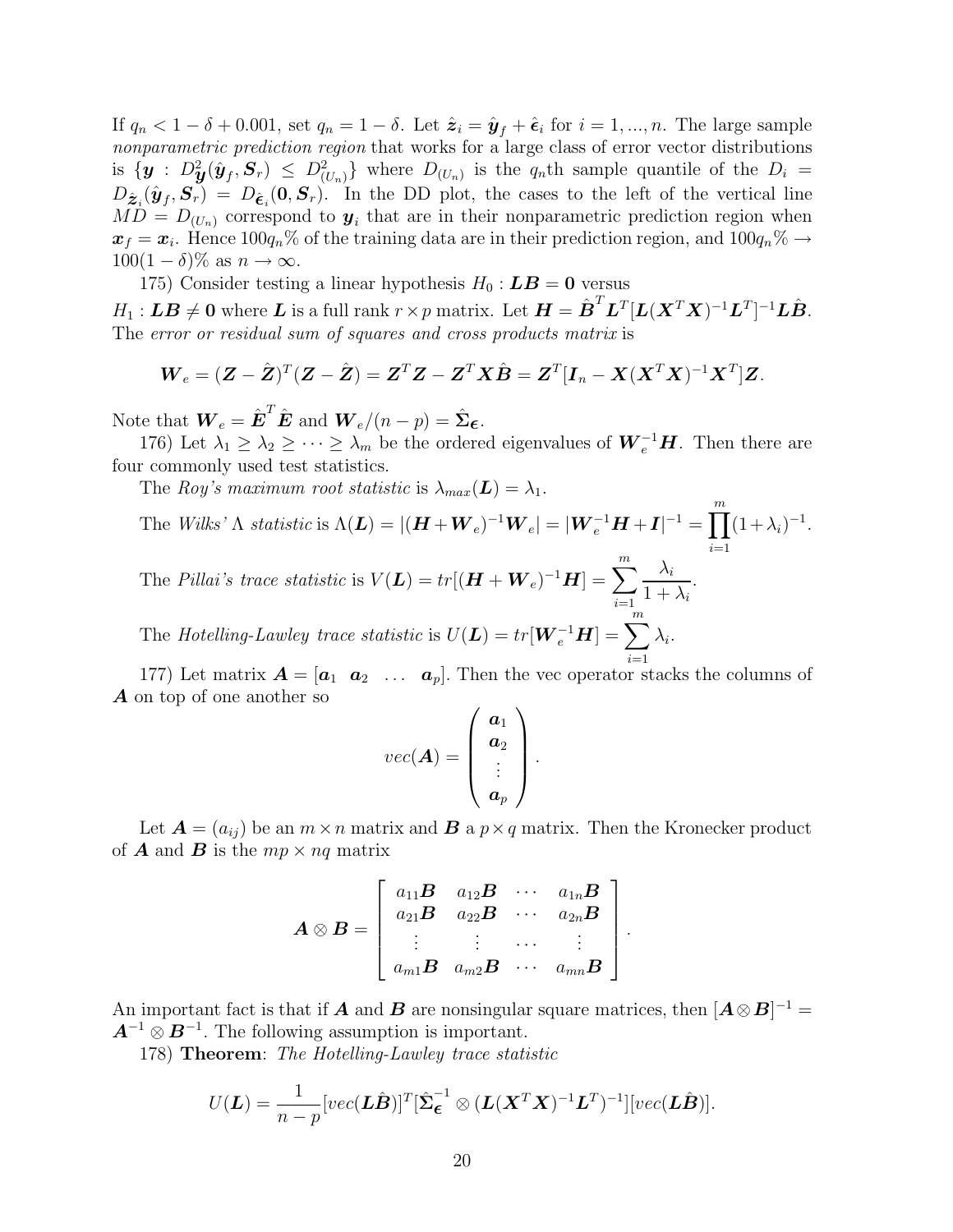179) Assumption D1: Let  $h_i$  be the *i*th diagonal element of  $\mathbf{X} (\mathbf{X}^T \mathbf{X})^{-1} \mathbf{X}^T$ . Assume max $(h_1, ..., h_n) \to 0$  as  $n \to \infty$ , assume that the zero mean iid error vectors have finite fourth moments, and assume that  $\frac{1}{n} \mathbf{X}^T \mathbf{X} \stackrel{P}{\rightarrow} \mathbf{W}^{-1}$ .  $\frac{n}{2}$ 

180) Multivariate Least Squares Central Limit Theorem (MLS CLT): For the least squares estimator, if assumption D1 holds, then  $\hat{\Sigma}_{\epsilon}$  is  $\sqrt{n}$  consistent and  $\sqrt{n} \ \ vec(\hat{\mathbf{B}} - \mathbf{B}) \overset{D}{\rightarrow} N_{pm}(\mathbf{0}, \mathbf{\Sigma}_{\boldsymbol{\epsilon}} \otimes \mathbf{W}).$ 

181) Theorem: If assumption D1 holds and if  $H_0$  is true, then  $(n-p)U(\mathbf{L}) \stackrel{D}{\rightarrow} \chi^2_{rm}.$ 

182) Consider testing a linear hypothesis  $H_0$ :  $\boldsymbol{LB} = \boldsymbol{0}$  versus  $H_1$ :  $\boldsymbol{LB} \neq \boldsymbol{0}$  where L is a full rank  $r \times p$  matrix. Assume the error distribution is multivariate normal  $N_m(\mathbf{0}, \Sigma_{\boldsymbol{\epsilon}})$ . Then under  $H_0$ ,

$$
[vec(\boldsymbol{L}\hat{\boldsymbol{B}})]^T[\boldsymbol{\Sigma}_{\boldsymbol{\epsilon}}^{-1} \otimes (\boldsymbol{L}(\boldsymbol{X}^T\boldsymbol{X})^{-1}\boldsymbol{L}^T)^{-1}][vec(\boldsymbol{L}\hat{\boldsymbol{B}})] \sim \chi_{rm}^2,
$$

and

$$
T = [vec(\mathbf{L}\hat{\mathbf{B}})]^T [\hat{\boldsymbol{\Sigma}}_{\boldsymbol{\epsilon}}^{-1} \otimes (\mathbf{L}(\mathbf{X}^T \mathbf{X})^{-1} \mathbf{L}^T)^{-1}][vec(\mathbf{L}\hat{\mathbf{B}})] \xrightarrow{D} \chi_{rm}^2.
$$
 (11)

The above equation also holds if the  $\epsilon_i$  are iid for a large class of distributions. A large sample level  $\alpha$  test will reject  $H_0$  if  $pval < \alpha$  where

$$
pval = P(\frac{T}{rm} < F_{rm,n-mp}).\tag{12}
$$

183) Theorems 178) and 181) are useful for relating multivariate tests with the partial  $F_R$  test for multiple linear regression that tests whether a reduced model that omits some of the predictors can be used instead of the full model that uses all  $p$  predictors.

$$
F_R = \frac{[\boldsymbol{L}\hat{\boldsymbol{\beta}}]^T(\boldsymbol{L}(\boldsymbol{X}^T\boldsymbol{X})^{-1}\boldsymbol{L}^T)^{-1}[\boldsymbol{L}\hat{\boldsymbol{\beta}}]}{r\hat{\sigma}^2}
$$

is distributed as  $F_{r,n-p}$  if  $H_0$  is true and the errors are iid  $N(0, \sigma^2)$ . Note that for multiple linear regression with  $m = 1$ ,  $F_R = (n - p)U(L)/r$  since  $\hat{\Sigma}_{\epsilon}^{-1} = 1/\hat{\sigma}^2$ . Hence the scaled Hotelling Lawley test statistic is the partial F test statistic extended to  $m > 1$  predictor variables by Theorem 178).

184) By Theorem 181), for example,  $rF_R \stackrel{D}{\rightarrow} \chi^2_r$  for a large class of nonnormal error distribution. If  $Z_n \sim F_{k,d_n}$ , then  $Z_n \stackrel{D}{\to} \chi^2_k/k$  as  $d_n \to \infty$ . Hence using the  $F_{r,n-p}$ approximation gives a large sample test with correct asymptotic level, and the partial  $\overline{F}$ test is robust to nonnormality.

Similarly, using an  $F_{rm-m-pm}$  approximation for the following test statistics gives large sample tests with correct asymptotic level and similar power for large  $n$ . The large sample test will have correct asymptotic level as long as the denominator degrees of freedom  $d_n \to \infty$  as  $n \to \infty$ , and  $d_n = n - pm$  reduces to the partial F test if  $m = 1$  and  $U(\mathbf{L})$  is used. Then the three test statistics are

$$
\frac{-[n-p-0.5(m-r+3)]}{rm} \log(\Lambda(\mathbf{L})), \frac{n-p}{rm} V(\mathbf{L}), \text{ and } \frac{n-p}{rm} U(\mathbf{L}).
$$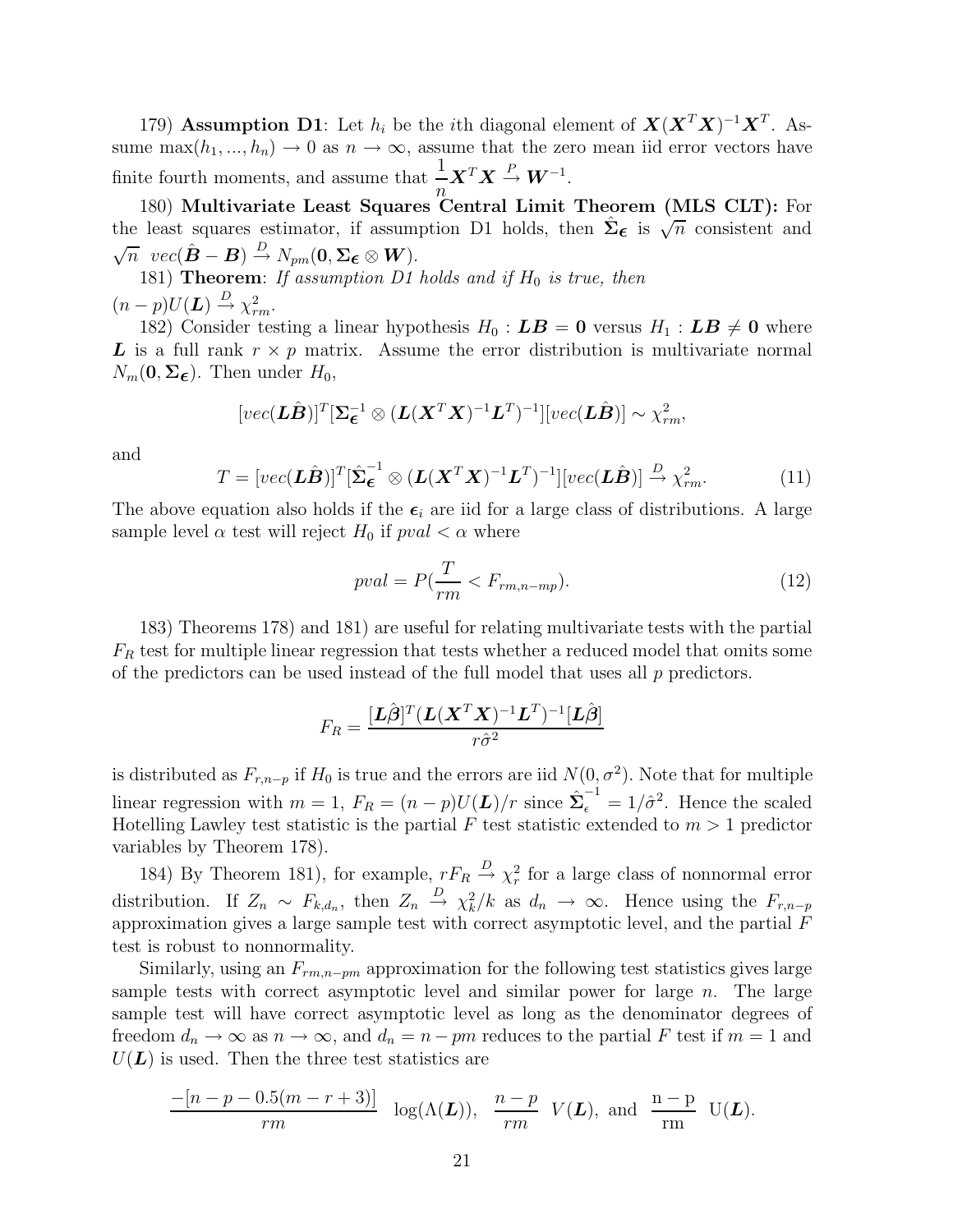it can be shown that

$$
V(\mathbf{L}) \leq -\log(\Lambda(\mathbf{L})) \leq U(\mathbf{L}).
$$

Hence the Hotelling Lawley test will have the most power and Pillai's test will have the least power.

185) Under regularity conditions,  $-[n-p+1-0.5(m-r+3)]\log(\Lambda(\mathbf{L})) \stackrel{D}{\rightarrow} \chi^2_{rm}$  $(n-p)V(\mathbf{L}) \stackrel{D}{\rightarrow} \chi^2_{rm}$ , and  $(n-p)U(\mathbf{L}) \stackrel{D}{\rightarrow} \chi^2_{rm}$ .

These statistics are robust against nonnormality.

For the Wilks' Lambda test,

$$
pval = P\left(\frac{-[n-p+1-0.5(m-r+3)]}{rm} \log(\Lambda(\mathbf{L})) < F_{rm,n-rm}\right).
$$
\nFor the Pillai's trace test,  $pval = P\left(\frac{n-p}{rm} \quad V(\mathbf{L}) < F_{rm,n-rm}\right).$ 

For the Hotelling Lawley trace test,  $pval = P$  $\left(\frac{n-p}{\cdots}\right)$  $rac{p-p}{rm}$   $U(L) < F_{rm,m,n-rm}$ .

The above three tests are large sample tests,  $P(\text{reject } H_0|H_0 \text{ is true}) \to \alpha \text{ as } n \to \infty$ , under regularity conditions.

186) The 4 step MANOVA F test of hypotheses uses  $\boldsymbol{L} = [\boldsymbol{0} \ \boldsymbol{I}_{p-1}]$ :

i) State the hypotheses  $H_0$ : the nontrivial predictors are not needed in the mreg model  $H_1$ : at least one of the nontrivial predictors is needed.

ii) Find the test statistic  $F<sub>o</sub>$  from output.

iii) Find the pval from output.

iv) If pval  $\langle \alpha, \text{reject } H_0$ . If pval  $\geq \alpha$ , fail to reject  $H_0$ . If  $H_0$  is rejected, conclude that there is a mreg relationship between the response variables  $Y_1, ..., Y_m$  and the predictors  $X_2, \ldots, X_p$ . If you fail to reject  $H_0$ , conclude that there is a not a mreg relationship between  $Y_1, ..., Y_m$  and the predictors  $X_2, ..., X_p$ . (Get the variable names from the story problem.)

187) The 4 step  $F_j$  test of hypotheses uses  $\boldsymbol{L}_j = [0, ..., 0, 1, 0, ..., 0]$  where the 1 is in the *j*th position. Let  $\boldsymbol{b}_j^T$  be the *j*th row of **B**. The hypotheses are equivalent to  $H_0: \boldsymbol{b}_j^T = \mathbf{0}$  $H_1: \quad \boldsymbol{b}_i^T$  $j \neq 0$ . This test is a test for whether  $x_j$  is needed in the model.

i) State the hypotheses

 $H_0: x_j$  is not needed in the model  $H_1: x_j$  is needed in the model.

ii) Find the test statistic  $F_i$  from output.

iii) Find pval from output.

iv) If pval  $\langle \alpha, \text{ reject } H_0$ . If pval  $\geq \alpha$ , fail to reject  $H_0$ . Give a nontechnical sentence restating your conclusion in terms of the story problem. If  $H_0$  is rejected, then conclude that  $X_i$  is needed in the mreg model for  $Y_1, ..., Y_m$ . If you fail to reject  $H_0$ , then conclude that  $X_j$  is not needed in the mreg model for  $Y_1, ..., Y_m$  given that the other predictors are in the model.

The statistic

$$
F_j = \frac{1}{d_j} \hat{\boldsymbol{B}}_j^T \hat{\boldsymbol{\Sigma}}_{\boldsymbol{\epsilon}}^{-1} \hat{\boldsymbol{B}}_j = \frac{1}{d_j} (\hat{\beta}_{j1}, \hat{\beta}_{j2}, ..., \hat{\beta}_{jm}) \hat{\boldsymbol{\Sigma}}_{\boldsymbol{\epsilon}}^{-1} \begin{pmatrix} \hat{\beta}_{j1} \\ \hat{\beta}_{j2} \\ \vdots \\ \hat{\beta}_{jm} \end{pmatrix}
$$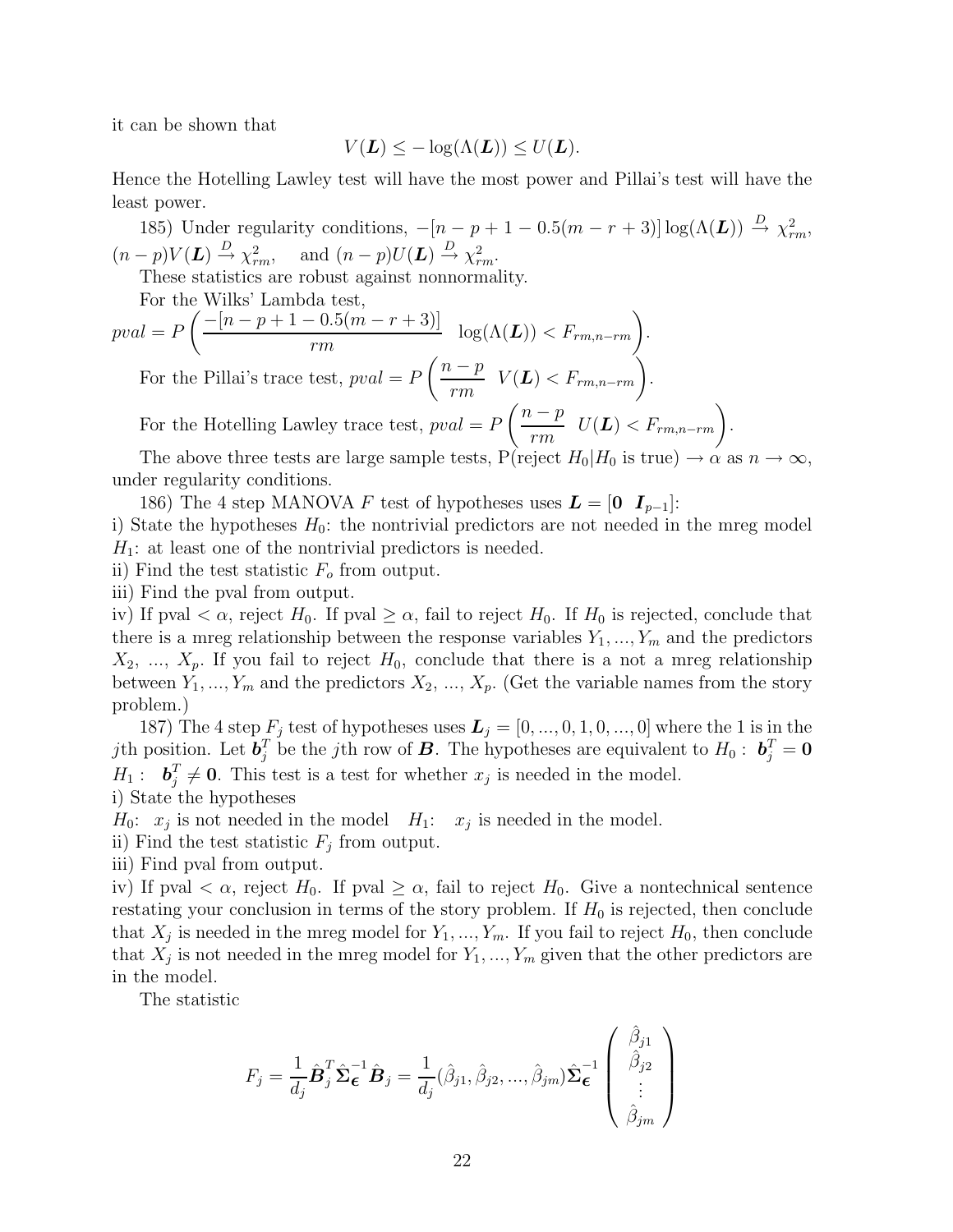where  $\hat{\boldsymbol{B}}_{i}^{T}$  $_j^T$  is the jth row of  $\hat{\boldsymbol{B}}$  and  $d_j = (\boldsymbol{X}^T\boldsymbol{X})_{jj}^{-1}$ , the jth diagonal entry of  $(\boldsymbol{X}^T\boldsymbol{X})^{-1}$ . The statistic  $F_j$  could be used for forward selection and backward elimination in variable selection.

188) The 4 step MANOVA partial F test of hypotheses has a full model using all of the variables and a reduced model where  $r$  of the variables are deleted. The *i*th row of L has a 1 in the position corresponding to the *i*th variable to be deleted. Omitting the jth variable corresponds to the  $F_j$  test while omitting variables  $X_2, ..., X_p$  corresponds to the MANOVA F test.

i) State the hypotheses  $H_0$ : the reduced model is good

 $H_1$ : use the full model.

ii) Find the test statistic  $F_R$  from output.

iii) Find the pval from output.

iv) If pval  $\langle \alpha, \text{reject } H_0 \text{ and conclude that the full model should be used.}$ 

If pval  $\geq \alpha$ , fail to reject  $H_0$  and conclude that the reduced model is good.

189) The 4 step MANOVA F test should reject  $H_0$  if the response and residual plots look good, n is large enough and at least one response plot does not look like the corresponding residual plot. A response plot for  $Y_j$  will look like a residual plot if the identity line appears almost horizontal, hence the range of  $\hat{Y}_j$  is small.

190) Recall the population OLS coefficients and second way to compute  $\beta$  from 74) and 75). Similar results will hold for multivariate linear regression. Let  $\mathbf{y} = (Y_1, ..., Y_m)^T$ , let  $\boldsymbol{w}=(x_2,...,x_p)^T$ , let  $\hat{\boldsymbol{\beta}}_j=(\hat{\alpha}_j,\hat{\boldsymbol{\eta}}_j^T)$  $(\hat{I}_j)^T$  where  $\hat{\alpha}_j = \overline{Y}_j - \hat{\eta}_j^T \overline{\boldsymbol{w}}$  and  $\hat{\boldsymbol{\eta}}_j = \hat{\boldsymbol{\Sigma}} \mathbf{w}^{-1} \hat{\boldsymbol{\Sigma}} \mathbf{w}_{Y_j}$ . Let  $\hat{\mathbf{\Sigma}}_{\mathbf{w}} \mathbf{y} = \frac{1}{n-1} \sum_{i=1}^{n} (\mathbf{w}_i - \overline{\mathbf{w}})(\mathbf{y}_i - \overline{\mathbf{y}})^T$  which has jth column  $\hat{\mathbf{\Sigma}}_{\mathbf{w}} \mathbf{y}_j$  for  $j = 1, ..., m$ . Let

$$
\mathbf{u} = \begin{pmatrix} \mathbf{y} \\ \mathbf{w} \end{pmatrix}, \quad E(\mathbf{u}) = \mu_{\mathbf{u}} = \begin{pmatrix} E(\mathbf{y}) \\ E(\mathbf{w}) \end{pmatrix} = \begin{pmatrix} \mu_{\mathbf{y}} \\ \mu_{\mathbf{w}} \end{pmatrix}, \text{ and } \text{Cov}(\mathbf{u}) = \Sigma_{\mathbf{u}} =
$$

$$
\begin{pmatrix} \Sigma_{\mathbf{y}\mathbf{y}} & \Sigma_{\mathbf{y}\mathbf{w}} \\ \Sigma_{\mathbf{w}\mathbf{y}} & \Sigma_{\mathbf{w}\mathbf{w}} \end{pmatrix}.
$$

Let the vector of constants be  $\boldsymbol{\alpha}^T = (\alpha_1, ..., \alpha_m)$  and the matrix of slope vectors  $\boldsymbol{B}_S =$  $\eta_1$   $\eta_2$  ...  $\eta_m$ ]. Then the population least squares coefficient matrix is

$$
\boldsymbol{B}=\left(\begin{array}{c} \boldsymbol{\alpha}^T \\ \boldsymbol{B}_S \end{array}\right)
$$

where  $\bm{\alpha} = \bm{\mu}_{\bm{y}} - \bm{B}_S^T\bm{\mu}_{\bm{w}}$  and  $\bm{B}_S = \bm{\Sigma}_{\bm{w}}^{-1}\bm{\Sigma}_{\bm{w}\bm{y}}$  where  $\bm{\Sigma}_{\bm{w}} = \bm{\Sigma}_{\bm{w}\bm{w}}$ .

If the  $u_i$  are iid with nonsingular covariance matrix  $Cov(u)$ , the least squares estimator

$$
\hat{\boldsymbol{B}}=\left(\begin{array}{c}\hat{\boldsymbol{\alpha}}^{T}\\ \hat{\boldsymbol{B}}_{S}\end{array}\right)
$$

where  $\hat{\alpha} = \overline{y} - \hat{B}_S^T \overline{w}$  and  $\hat{B}_S = \hat{\Sigma}_{\bm{w}}^{-1} \hat{\Sigma}_{\bm{w}} y$ . The least squares multivariate linear regression estimator can be calculated by computing the classical estimator  $(\overline{u},S_u) = (\overline{u},\Sigma_u)$ of multivariate location and dispersion on the  $u_i$ , and then plug in the results into the formulas for  $\hat{\boldsymbol{\alpha}}$  and  $\hat{\boldsymbol{B}}_S$ .